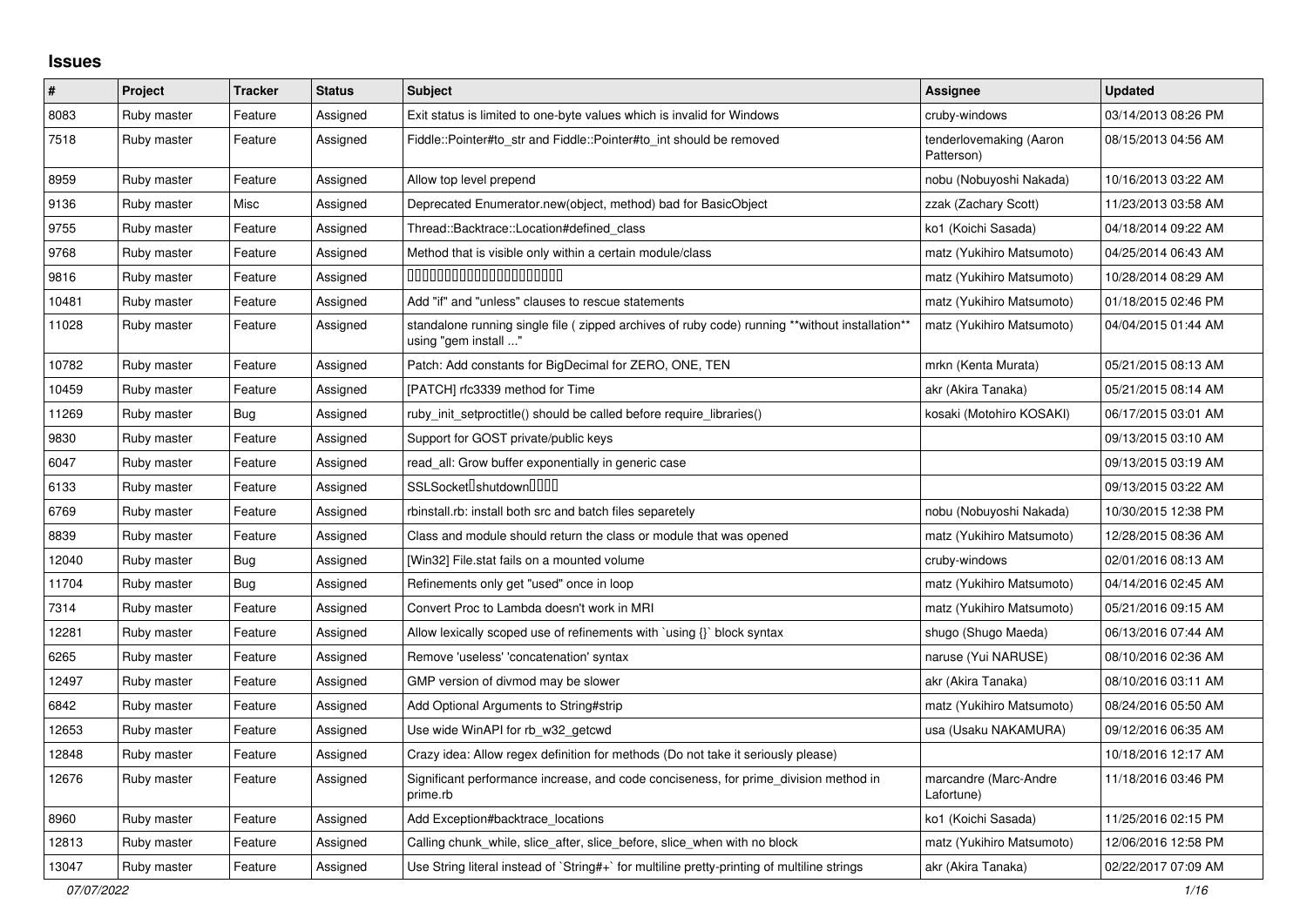| $\vert$ # | Project     | <b>Tracker</b> | <b>Status</b> | <b>Subject</b>                                                         | Assignee                     | <b>Updated</b>      |
|-----------|-------------|----------------|---------------|------------------------------------------------------------------------|------------------------------|---------------------|
| 13269     | Ruby master | Bug            | Assigned      | test/readline/test_readline.rb and mingw                               | nobu (Nobuyoshi Nakada)      | 03/13/2017 08:56 AM |
| 13388     | Ruby master | Feature        | Assigned      | gc.c: Add GC.get_parameters and .set_parameters                        | ko1 (Koichi Sasada)          | 03/30/2017 10:52 AM |
| 13252     | Ruby master | Feature        | Assigned      | C API for creating strings without copying                             | ko1 (Koichi Sasada)          | 04/17/2017 07:22 AM |
| 12473     | Ruby master | Bug            | Assigned      | Test failure on fedora with TestTimeExtension#test_huge_precision      | nobu (Nobuyoshi Nakada)      | 04/28/2017 01:45 PM |
| 12582     | Ruby master | Bug            | Assigned      | OpenSSL Authenticated Encryption should check for tag length           | rhenium (Kazuki Yamaguchi)   | 04/28/2017 01:45 PM |
| 12725     | Ruby master | Bug            | Assigned      | Trying to use ./miniruby before it exists                              | nobu (Nobuyoshi Nakada)      | 04/28/2017 01:45 PM |
| 13577     | Ruby master | Feature        | Assigned      | Digest.file accidentally receives File object but uses file path       | nobu (Nobuyoshi Nakada)      | 05/20/2017 06:50 PM |
| 13622     | Ruby master | Misc           | Assigned      | Documentation missing                                                  | stomar (Marcus Stollsteimer) | 06/03/2017 07:27 AM |
| 13721     | Ruby master | Feature        | Assigned      | [PATCH] net/imap: dedupe attr keys in Net::IMAP::FetchData             | normalperson (Eric Wong)     | 07/27/2017 09:51 AM |
| 13516     | Ruby master | Feature        | Assigned      | Improve the text of the circular require warning                       | nobu (Nobuyoshi Nakada)      | 08/31/2017 05:49 AM |
| 13221     | Ruby master | Feature        | Assigned      | [PATCH] gems/bundled_gems: add "curses" RubyGem                        | naruse (Yui NARUSE)          | 09/25/2017 06:32 PM |
| 13610     | Ruby master | Feature        | Assigned      | IPAddr doesn't provide helpful methods to get the subnet or IP address | knu (Akinori MUSHA)          | 10/20/2017 01:13 AM |
| 7968      | Ruby master | Bug            | Assigned      | Poor UDPSocket#send performance in ruby 2.0.0 on windows               | cruby-windows                | 10/23/2017 12:23 AM |
| 11955     | Ruby master | Feature        | Assigned      | Expose Object that Receives logs in Logger                             | sonots (Naotoshi Seo)        | 11/09/2017 11:35 AM |
| 14066     | Ruby master | Feature        | Assigned      | Add CAA DNS RR on Resolv                                               | akr (Akira Tanaka)           | 11/10/2017 06:50 AM |
| 2324      | Ruby master | Feature        | Assigned      | Dir instance methods for relative path                                 | nobu (Nobuyoshi Nakada)      | 12/25/2017 05:58 PM |
| 3608      | Ruby master | Feature        | Assigned      | Enhancing Pathname#each_child to be lazy                               | akr (Akira Tanaka)           | 12/25/2017 06:14 PM |
| 3731      | Ruby master | Feature        | Assigned      | Easier Embedding API for Ruby                                          | ko1 (Koichi Sasada)          | 12/25/2017 06:14 PM |
| 3953      | Ruby master | Feature        | Assigned      | TCPSocket / UDPSocket do not accept IPAddr objects.                    | knu (Akinori MUSHA)          | 12/25/2017 06:14 PM |
| 4040      | Ruby master | Bug            | Assigned      | SystemStackError with Hash[*a] for Large _a_                           | ko1 (Koichi Sasada)          | 12/25/2017 06:14 PM |
| 4247      | Ruby master | Feature        | Assigned      | New features for Array#sample, Array#choice                            | mame (Yusuke Endoh)          | 12/25/2017 06:14 PM |
| 4464      | Ruby master | Feature        | Assigned      | [PATCH] add Fcntl::Flock object for easier use of POSIX file locks     | kosaki (Motohiro KOSAKI)     | 12/25/2017 06:14 PM |
| 4514      | Ruby master | Feature        | Assigned      | #deep_clone and #deep_dup for Objects                                  | matz (Yukihiro Matsumoto)    | 12/25/2017 06:14 PM |
| 4521      | Ruby master | Feature        | Assigned      | NoMethodError#message may take very long to execute                    | matz (Yukihiro Matsumoto)    | 12/25/2017 06:14 PM |
| 4592      | Ruby master | Feature        | Assigned      | Tempfile0000000                                                        | matz (Yukihiro Matsumoto)    | 12/25/2017 06:14 PM |
| 4818      | Ruby master | Feature        | Assigned      | Add method marshalable?                                                | matz (Yukihiro Matsumoto)    | 12/25/2017 06:15 PM |
| 4924      | Ruby master | Feature        | Assigned      | mkmf have_header fails with C++ headers                                | nobu (Nobuyoshi Nakada)      | 12/25/2017 06:15 PM |
| 5064      | Ruby master | Feature        | Assigned      | HTTP user-agent class                                                  | matz (Yukihiro Matsumoto)    | 12/25/2017 06:15 PM |
| 5133      | Ruby master | Feature        | Assigned      | Array#unzip as an alias of Array#transpose                             | mrkn (Kenta Murata)          | 12/25/2017 06:15 PM |
| 5310      | Ruby master | Feature        | Assigned      | Integral objects                                                       | mrkn (Kenta Murata)          | 12/25/2017 06:15 PM |
| 5389      | Ruby master | Feature        | Assigned      | New method Enumerator#iterate                                          | matz (Yukihiro Matsumoto)    | 12/25/2017 06:15 PM |
| 5434      | Ruby master | Feature        | Assigned      | Allow per-class whitelisting of methods safe to expose through DRb     | seki (Masatoshi Seki)        | 12/25/2017 06:15 PM |
| 5445      | Ruby master | Feature        | Assigned      | Need RUBYOPT - r before ARGV - r                                       | matz (Yukihiro Matsumoto)    | 12/25/2017 06:15 PM |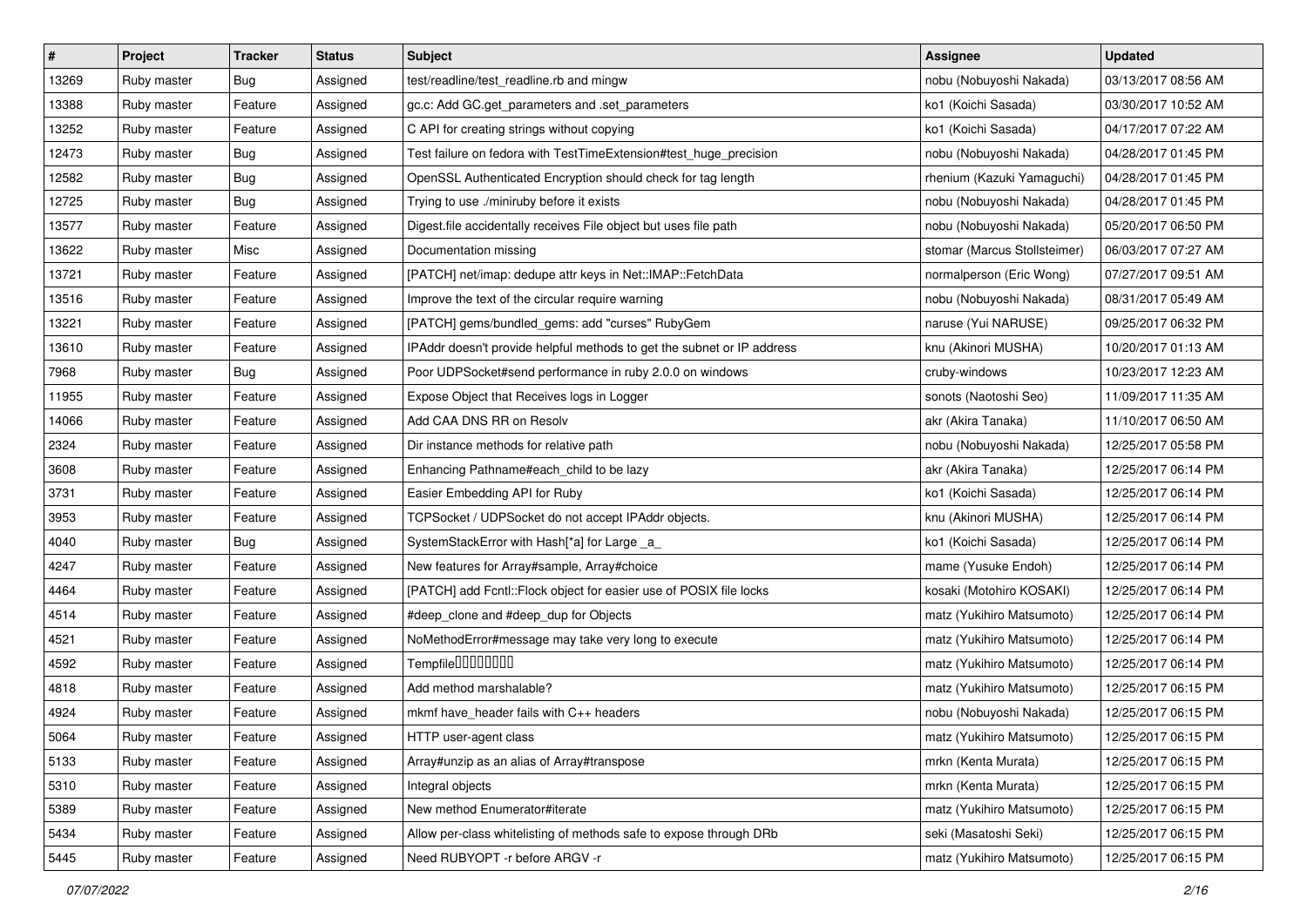| $\sharp$ | Project     | <b>Tracker</b> | <b>Status</b> | <b>Subject</b>                                                                             | Assignee                  | <b>Updated</b>      |
|----------|-------------|----------------|---------------|--------------------------------------------------------------------------------------------|---------------------------|---------------------|
| 5461     | Ruby master | Feature        | Assigned      | Add pipelining to Net::HTTP                                                                | naruse (Yui NARUSE)       | 12/25/2017 06:15 PM |
| 5558     | Ruby master | Feature        | Assigned      | String#% strange arity errors                                                              | matz (Yukihiro Matsumoto) | 12/25/2017 06:15 PM |
| 5582     | Ruby master | Feature        | Assigned      | Allow clone of singleton methods on a BasicObject                                          | matz (Yukihiro Matsumoto) | 12/25/2017 06:15 PM |
| 5643     | Ruby master | Feature        | Assigned      | require/load options and binding option                                                    | matz (Yukihiro Matsumoto) | 12/25/2017 06:15 PM |
| 5654     | Ruby master | Feature        | Assigned      | Introduce global lock to avoid concurrent require                                          | nahi (Hiroshi Nakamura)   | 12/25/2017 06:15 PM |
| 5741     | Ruby master | Feature        | Assigned      | Secure Erasure of Passwords                                                                | matz (Yukihiro Matsumoto) | 12/25/2017 06:15 PM |
| 5749     | Ruby master | Feature        | Assigned      | new method String#match_all needed                                                         | matz (Yukihiro Matsumoto) | 12/25/2017 06:15 PM |
| 5970     | Ruby master | Feature        | Assigned      | Add Enumerable#join with same semantics as Array#join                                      | matz (Yukihiro Matsumoto) | 12/25/2017 06:15 PM |
| 6277     | Ruby master | Feature        | Assigned      | Hash#convert_key                                                                           | matz (Yukihiro Matsumoto) | 12/25/2017 06:15 PM |
| 6293     | Ruby master | Feature        | Assigned      | new queue / blocking queues                                                                | matz (Yukihiro Matsumoto) | 12/25/2017 06:15 PM |
| 6317     | Ruby master | Feature        | Assigned      |                                                                                            | matz (Yukihiro Matsumoto) | 12/25/2017 06:15 PM |
| 6337     | Ruby master | Feature        | Assigned      | FileUtils#sync                                                                             | matz (Yukihiro Matsumoto) | 12/25/2017 06:15 PM |
| 6351     | Ruby master | Bug            | Assigned      | transcode table generator does not support multi characters of Unicode                     | duerst (Martin Dürst)     | 12/25/2017 06:15 PM |
| 6354     | Ruby master | Feature        | Assigned      | Remove escape (break/return/redo/next support) from class/module scope                     | matz (Yukihiro Matsumoto) | 12/25/2017 06:15 PM |
| 6376     | Ruby master | Feature        | Assigned      | Feature lookup and checking if feature is loaded                                           | matz (Yukihiro Matsumoto) | 12/25/2017 06:15 PM |
| 6413     | Ruby master | Feature        | Assigned      | Make Dir.entries default to Dir.entries(Dir.pwd)                                           | matz (Yukihiro Matsumoto) | 12/25/2017 06:15 PM |
| 6445     | Ruby master | Feature        | Assigned      | request for default length/position on string index                                        | matz (Yukihiro Matsumoto) | 12/25/2017 06:15 PM |
| 6611     | Ruby master | Feature        | Assigned      | Comments requested on implementation of set_parse_func                                     | matz (Yukihiro Matsumoto) | 12/25/2017 06:15 PM |
| 6613     | Ruby master | Feature        | Assigned      | VT_RECORD, IRecordInfo Support in WIN32OLE                                                 | suke (Masaki Suketa)      | 12/25/2017 06:15 PM |
| 6648     | Ruby master | Feature        | Assigned      | Provide a standard API for retrieving all command-line flags passed to Ruby                | matz (Yukihiro Matsumoto) | 12/25/2017 06:15 PM |
| 6671     | Ruby master | Feature        | Assigned      | File.split_all and File.split_root                                                         | matz (Yukihiro Matsumoto) | 12/25/2017 06:15 PM |
| 6682     | Ruby master | Feature        | Assigned      | Add a method to return an instance attached by a singleton class                           | shyouhei (Shyouhei Urabe) | 12/25/2017 06:15 PM |
| 6694     | Ruby master | Feature        | Assigned      | Thread.new without block.                                                                  | ko1 (Koichi Sasada)       | 12/25/2017 06:15 PM |
| 6695     | Ruby master | Feature        | Assigned      | Configuration for Thread/Fiber creation                                                    | ko1 (Koichi Sasada)       | 12/25/2017 06:15 PM |
| 6802     | Ruby master | Feature        | Assigned      | String#scan should have equivalent yielding MatchData                                      | matz (Yukihiro Matsumoto) | 12/25/2017 06:15 PM |
| 6811     | Ruby master | Feature        | Assigned      | File, Dir and FileUtils should have bang-versions of singleton methods that fails silently | matz (Yukihiro Matsumoto) | 12/25/2017 06:15 PM |
| 6857     | Ruby master | Feature        | Assigned      | bigdecimal/math BigMath.E/BigMath.exp R. P. Feynman inspired optimization                  | mrkn (Kenta Murata)       | 12/25/2017 06:15 PM |
| 6973     | Ruby master | Feature        | Assigned      | Add an #integral? method to Numeric to test for whole-number values                        | mrkn (Kenta Murata)       | 12/25/2017 06:15 PM |
| 7086     | Ruby master | Feature        | Assigned      | Condition Variable#wait has meaningless return value                                       | kosaki (Motohiro KOSAKI)  | 12/25/2017 06:15 PM |
| 7087     | Ruby master | Feature        | Assigned      | ::ConditionVariable#wait does not work with Monitor because Monitor#sleep does not exist   | matz (Yukihiro Matsumoto) | 12/25/2017 06:15 PM |
| 7121     | Ruby master | Feature        | Assigned      | Extending the use of `require'                                                             | matz (Yukihiro Matsumoto) | 12/25/2017 06:15 PM |
| 7132     | Ruby master | Feature        | Assigned      | Alternation between named / ordered method arguments and aliases for method arguments.     | matz (Yukihiro Matsumoto) | 12/25/2017 06:15 PM |
| 7321     | Ruby master | Feature        | Assigned      | Newton.#nsolve 00 2 0000000000                                                             | mrkn (Kenta Murata)       | 12/25/2017 06:15 PM |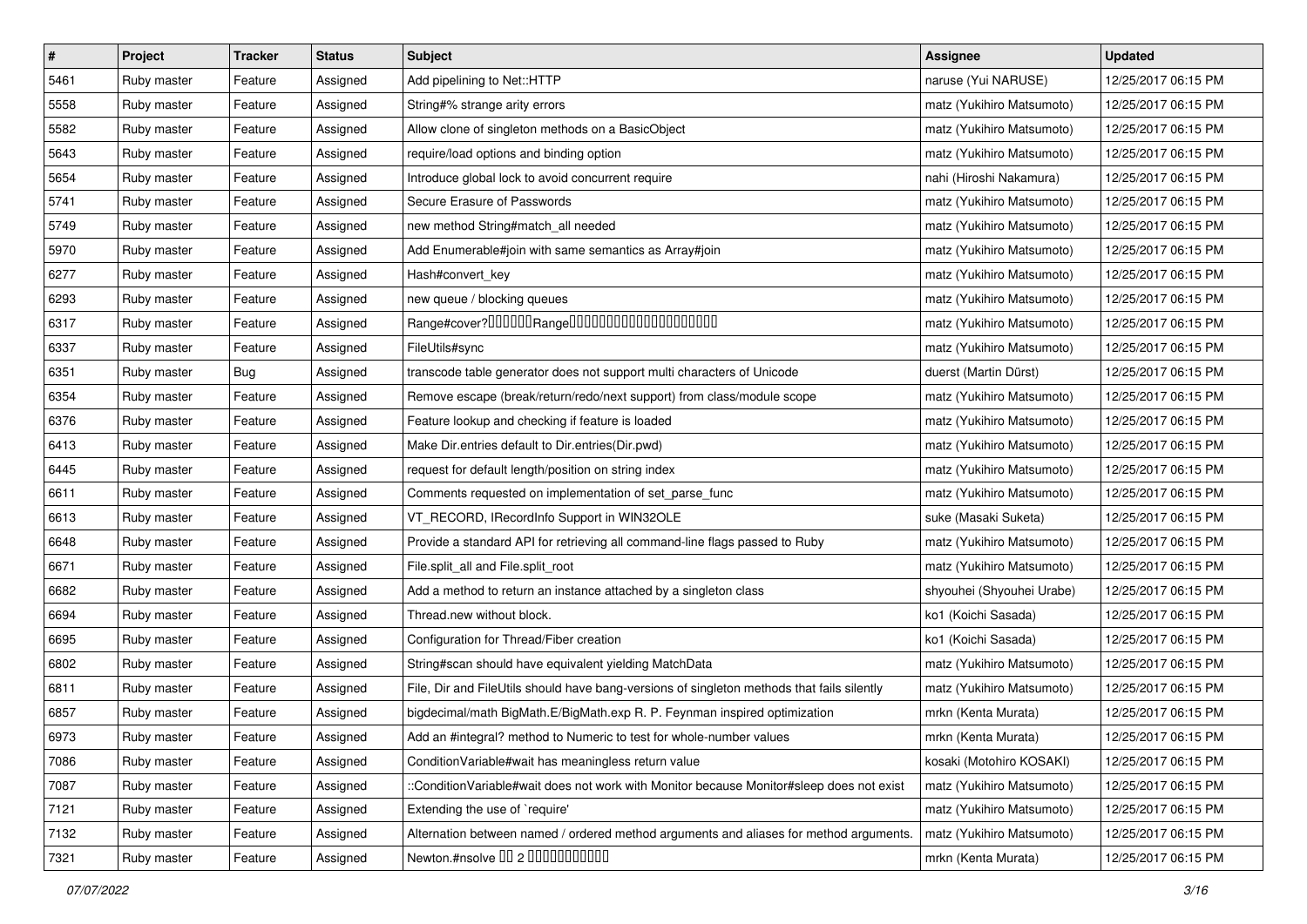| #     | Project     | <b>Tracker</b> | <b>Status</b> | Subject                                                                                 | Assignee                              | <b>Updated</b>      |
|-------|-------------|----------------|---------------|-----------------------------------------------------------------------------------------|---------------------------------------|---------------------|
| 7349  | Ruby master | Feature        | Assigned      | Struct#inspect needs more meaningful output                                             | matz (Yukihiro Matsumoto)             | 12/25/2017 06:15 PM |
| 7362  | Ruby master | Feature        | Assigned      | Adding Pathname#start_with?                                                             | akr (Akira Tanaka)                    | 12/25/2017 06:15 PM |
| 7436  | Ruby master | Feature        | Assigned      | Allow for a "granularity" flag for backtrace_locations                                  | matz (Yukihiro Matsumoto)             | 12/25/2017 06:15 PM |
| 7488  | Ruby master | Feature        | Assigned      | Receiving object_id in object creation probes                                           | tenderlovemaking (Aaron<br>Patterson) | 12/25/2017 06:15 PM |
| 7503  | Ruby master | Feature        | Assigned      | make timeout.rb async-interrupt safe by default                                         | matz (Yukihiro Matsumoto)             | 12/25/2017 06:15 PM |
| 7532  | Ruby master | Feature        | Assigned      | Hardcoded compiler location                                                             | nobu (Nobuyoshi Nakada)               | 12/25/2017 06:15 PM |
| 7739  | Ruby master | Feature        | Assigned      | Define Hash#  as Hash#reverse_merge in Rails                                            | matz (Yukihiro Matsumoto)             | 12/25/2017 06:15 PM |
| 7859  | Ruby master | <b>Bug</b>     | Assigned      | Readline: Incorrect arrow key behavior in vi_editing_mode insert mode with Readline 6.2 | kouji (Kouji Takao)                   | 12/25/2017 06:15 PM |
| 8016  | Ruby master | Feature        | Assigned      | Alias FILE and LINE as methods                                                          | matz (Yukihiro Matsumoto)             | 12/25/2017 06:15 PM |
| 8042  | Ruby master | Feature        | Assigned      | Add Addrinfo#socket to create a socket that is not connected or bound                   | matz (Yukihiro Matsumoto)             | 12/25/2017 06:15 PM |
| 8295  | Ruby master | Feature        | Assigned      | Float I Rational 0000000000000 BigDecimal 0000000                                       | mrkn (Kenta Murata)                   | 12/25/2017 06:15 PM |
| 8536  | Ruby master | Feature        | Assigned      | Implement is_numeric? family of methods                                                 | matz (Yukihiro Matsumoto)             | 12/25/2017 06:15 PM |
| 8576  | Ruby master | Feature        | Assigned      | Add optimized method type for constant value methods                                    | ko1 (Koichi Sasada)                   | 12/25/2017 06:15 PM |
| 8850  | Ruby master | Feature        | Assigned      | Convert Rational to decimal string                                                      | matz (Yukihiro Matsumoto)             | 12/25/2017 06:15 PM |
| 9020  | Ruby master | Feature        | Assigned      | Net::HTTPResponse predicate/query methods                                               | naruse (Yui NARUSE)                   | 12/25/2017 06:15 PM |
| 13508 | Ruby master | Feature        | Assigned      | How remove/refactor code related mathn library.                                         | hsbt (Hiroshi SHIBATA)                | 12/25/2017 06:15 PM |
| 9189  | Ruby master | <b>Bug</b>     | Assigned      | Build failure on Windows in case of nonascii TEMP environment.                          |                                       | 01/05/2018 09:00 PM |
| 9944  | Ruby master | <b>Bug</b>     | Assigned      | in ruby for windows in "system" a redirection to append a file works incorrectly        | cruby-windows                         | 01/05/2018 09:00 PM |
| 9955  | Ruby master | Bug            | Assigned      | issue building dll on mingw, library not found                                          | nobu (Nobuyoshi Nakada)               | 01/05/2018 09:00 PM |
| 2294  | Ruby master | Feature        | Assigned      | [PATCH] ruby_bind_stack() to embed Ruby in coroutine                                    | ko1 (Koichi Sasada)                   | 01/05/2018 09:00 PM |
| 5317  | Ruby master | <b>Bug</b>     | Assigned      |                                                                                         | nobu (Nobuyoshi Nakada)               | 01/05/2018 09:00 PM |
| 6360  | Ruby master | <b>Bug</b>     | Assigned      | Debug information build even without requesting it                                      | nobu (Nobuyoshi Nakada)               | 01/05/2018 09:00 PM |
| 7412  | Ruby master | Feature        | Assigned      | Pathname#relative_path_from does not support mixed directory separators on windows      | akr (Akira Tanaka)                    | 01/05/2018 09:00 PM |
| 7964  | Ruby master | Bug            | Assigned      | Writing an ASCII-8BIT String to a StringIO created from a UTF-8 String                  | nobu (Nobuyoshi Nakada)               | 01/05/2018 09:00 PM |
| 7976  | Ruby master | <b>Bug</b>     | Assigned      | TracePoint call is at call point, not call site                                         | ko1 (Koichi Sasada)                   | 01/05/2018 09:00 PM |
| 8047  | Ruby master | Feature        | Assigned      | IPAddr makes host address with netmask                                                  | knu (Akinori MUSHA)                   | 01/05/2018 09:00 PM |
| 8678  | Ruby master | Feature        | Assigned      | Allow invalid string to work with regexp                                                | matz (Yukihiro Matsumoto)             | 01/05/2018 09:00 PM |
| 8782  | Ruby master | <b>Bug</b>     | Assigned      | Don't set rl_getc_function on editline                                                  | kouji (Kouji Takao)                   | 01/05/2018 09:00 PM |
| 10038 | Ruby master | Feature        | Assigned      | Extend ObjectSpace.dump to expose buffer addresses for String and Array                 | tmm1 (Aman Karmani)                   | 01/05/2018 09:01 PM |
| 10129 | Ruby master | Feature        | Assigned      | More descriptive error message for failed net/http requests                             | akr (Akira Tanaka)                    | 01/05/2018 09:01 PM |
| 10560 | Ruby master | Misc           | Assigned      | confusion between $x=x+y$ , $x+=y$ , x.concat(y) and y.each{ z  $x<}$                   | zzak (Zachary Scott)                  | 01/05/2018 09:02 PM |
| 4831  | Ruby master | Feature        | Assigned      | Integer#prime_factors                                                                   | yugui (Yuki Sonoda)                   | 01/23/2018 08:09 AM |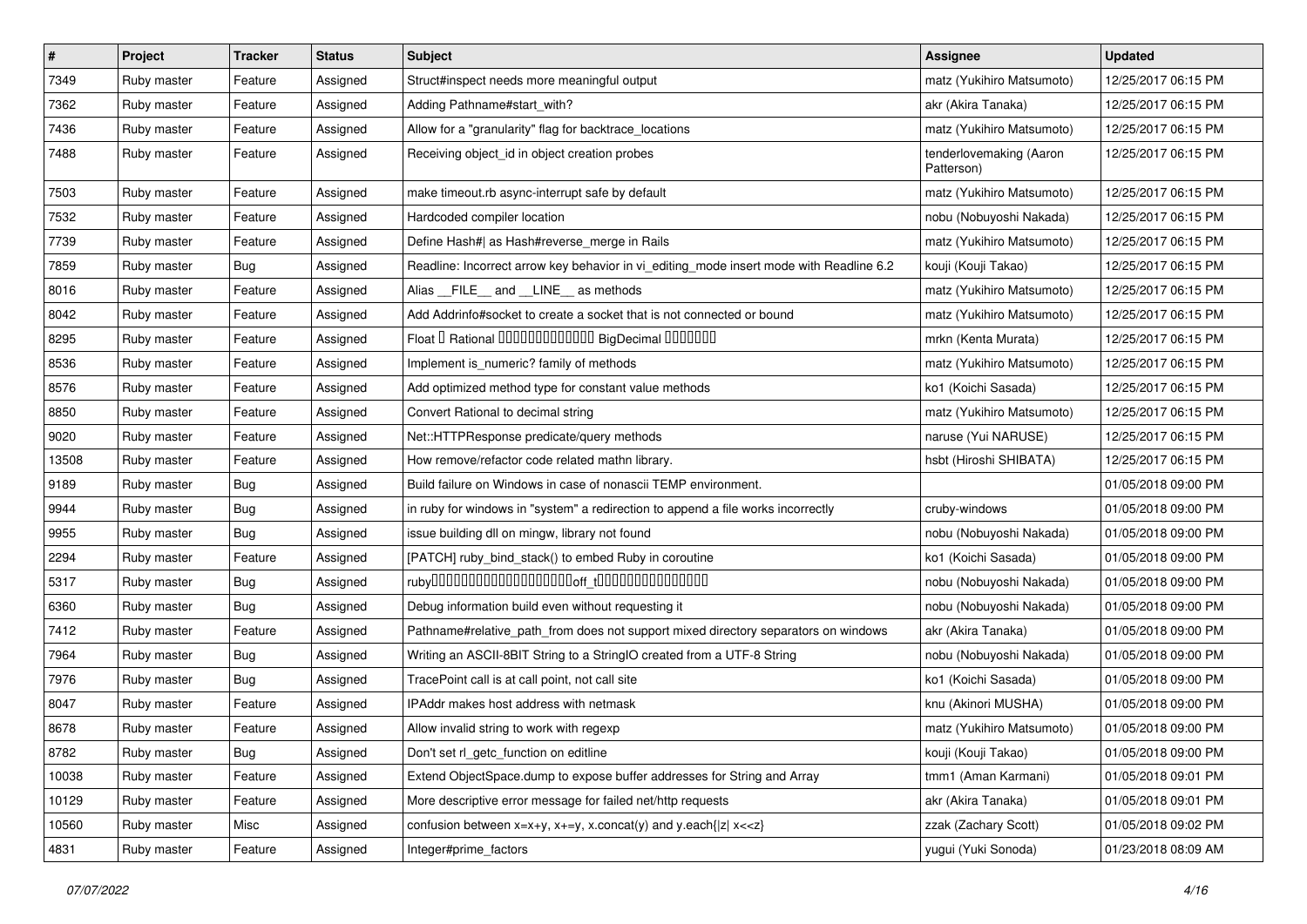| $\vert$ # | Project     | <b>Tracker</b> | <b>Status</b> | Subject                                                                     | Assignee                          | <b>Updated</b>      |
|-----------|-------------|----------------|---------------|-----------------------------------------------------------------------------|-----------------------------------|---------------------|
| 5129      | Ruby master | Feature        | Assigned      | Create a core class "FileArray" and make "ARGF" its instance                | matz (Yukihiro Matsumoto)         | 01/23/2018 02:02 PM |
| 14412     | Ruby master | Feature        | Assigned      | DRb UNIX on local machine: add support for getpeereid()                     | seki (Masatoshi Seki)             | 01/28/2018 12:51 PM |
| 12656     | Ruby master | Feature        | Assigned      | Expand short paths with File.expand path                                    | cruby-windows                     | 01/31/2018 02:31 PM |
| 4824      | Ruby master | Feature        | Assigned      | Provide method Kernel#executed?                                             | matz (Yukihiro Matsumoto)         | 03/05/2018 04:57 AM |
| 14679     | Ruby master | Bug            | Assigned      | StdLib gems should properly specify their dependencies                      | hsbt (Hiroshi SHIBATA)            | 04/11/2018 01:14 PM |
| 5007      | Ruby master | Feature        | Assigned      | Proc#call_under: Unifying instance_eval and instance_exec                   | matz (Yukihiro Matsumoto)         | 04/19/2018 07:57 AM |
| 14727     | Ruby master | Bug            | Assigned      | TestQueue#test_queue_with_trap always timeout on Windows10                  | ko1 (Koichi Sasada)               | 05/01/2018 02:59 AM |
| 5617      | Ruby master | Feature        | Assigned      | Allow install RubyGems into dediceted directory                             | hsbt (Hiroshi SHIBATA)            | 05/16/2018 09:15 AM |
| 2631      | Ruby master | Feature        | Assigned      | Allow IO#reopen to take a block                                             | Glass_saga (Masaki<br>Matsushita) | 05/24/2018 01:22 PM |
| 14543     | Ruby master | Bug            | Assigned      | `make commit` show error of `common-srcs`                                   | nobu (Nobuyoshi Nakada)           | 06/02/2018 04:17 AM |
| 7580      | Ruby master | Feature        | Assigned      | Range translation                                                           | matz (Yukihiro Matsumoto)         | 06/11/2018 09:51 AM |
| 14917     | Ruby master | Misc           | Assigned      | Add RDoc documents to tar ball                                              | aycabta (aycabta.)                | 07/21/2018 09:29 AM |
| 12639     | Ruby master | Feature        | Assigned      | Speed up require in RubyGems by 5x                                          | hsbt (Hiroshi SHIBATA)            | 07/26/2018 02:12 AM |
| 9366      | Ruby master | Bug            | Assigned      | "make -j32 check TESTS=-j32" occasionally fails on rubygems/specification   | hsbt (Hiroshi SHIBATA)            | 07/26/2018 02:13 AM |
| 13534     | Ruby master | Feature        | Assigned      | Checking installation results of default gems                               | hsbt (Hiroshi SHIBATA)            | 07/26/2018 02:16 AM |
| 10791     | Ruby master | Misc           | Assigned      | [PATCH 1/1] Remove unnecessary passing value from doc for Observable        |                                   | 08/10/2018 10:51 AM |
| 11625     | Ruby master | Feature        | Assigned      | Unlock GVL for SHA1 calculations                                            |                                   | 09/25/2018 11:26 AM |
| 5945      | Ruby master | Feature        | Assigned      | Add the ability to mark a at exit as process-local.                         | matz (Yukihiro Matsumoto)         | 10/10/2018 08:29 AM |
| 11527     | Ruby master | Feature        | Assigned      | IPAddr#mask addr isn't a method                                             | knu (Akinori MUSHA)               | 11/07/2018 04:12 PM |
| 14397     | Ruby master | Feature        | Assigned      | public, protected and private should return their arguments instead of self | matz (Yukihiro Matsumoto)         | 12/10/2018 07:08 AM |
| 15487     | Ruby master | Misc           | Assigned      | Clarify default gems maintanance policy                                     | hsbt (Hiroshi SHIBATA)            | 12/30/2018 08:42 PM |
| 6012      | Ruby master | Feature        | Assigned      | Proc#source_location also return the column                                 | nobu (Nobuyoshi Nakada)           | 02/12/2019 07:49 AM |
| 13821     | Ruby master | Feature        | Assigned      | Allow fibers to be resumed across threads                                   | ko1 (Koichi Sasada)               | 02/15/2019 10:09 AM |
| 15550     | Ruby master | <b>Bug</b>     | Assigned      | Windows - gem bin files - can't run from bash shell                         | hsbt (Hiroshi SHIBATA)            | 03/20/2019 01:05 AM |
| 15047     | Ruby master | Feature        | Assigned      | Documentation and more functions for Hash functions in C API                |                                   | 03/20/2019 01:24 AM |
| 7148      | Ruby master | Feature        | Assigned      | Improved Tempfile w/o DelegateClass                                         | Glass_saga (Masaki<br>Matsushita) | 03/27/2019 09:51 AM |
| 15166     | Ruby master | Feature        | Assigned      | 2.5 times faster implementation than current gcd implmentation              | watson1978 (Shizuo Fujita)        | 04/26/2019 09:12 PM |
| 6590      | Ruby master | Feature        | Assigned      | Dealing with bigdecimal, etc gems in JRuby                                  | hsbt (Hiroshi SHIBATA)            | 05/15/2019 08:33 PM |
| 11526     | Ruby master | <b>Bug</b>     | Assigned      | Streaming HTTP requests are not idempotent and should not be retried        | naruse (Yui NARUSE)               | 07/01/2019 09:16 PM |
| 5764      | Ruby master | Feature        | Assigned      | Net::HTTP should assume HTTP/0.9 on unexpected responses                    | naruse (Yui NARUSE)               | 07/15/2019 05:06 PM |
| 12354     | Ruby master | Feature        | Assigned      | PKey::EC Can't output public key pem when private key exists                | rhenium (Kazuki Yamaguchi)        | 07/24/2019 10:57 PM |
| 15878     | Ruby master | Feature        | Assigned      | Make exit faster by not running GC                                          | ko1 (Koichi Sasada)               | 07/29/2019 07:48 AM |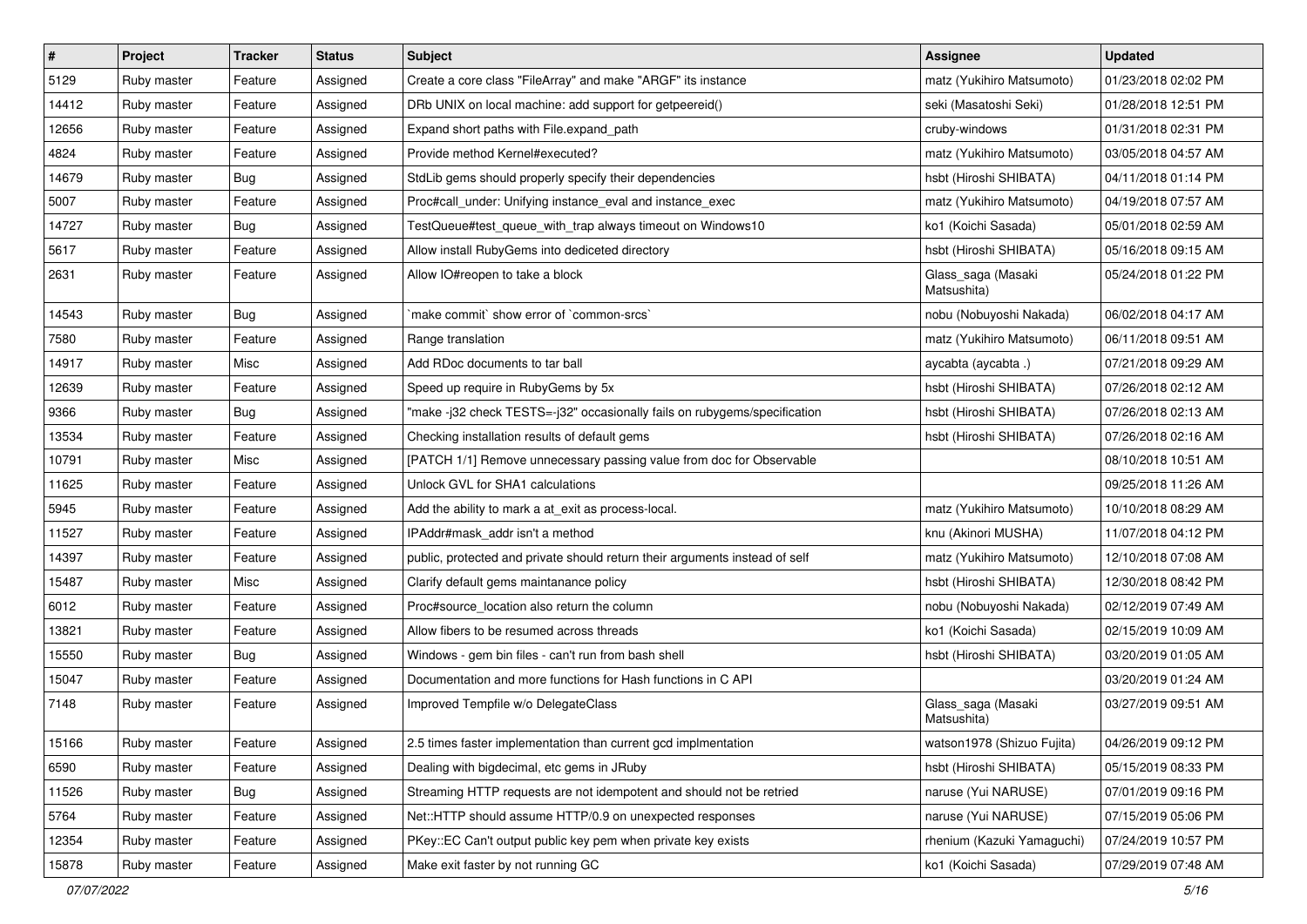| $\vert$ # | Project     | <b>Tracker</b> | <b>Status</b> | Subject                                                                              | Assignee                   | <b>Updated</b>      |
|-----------|-------------|----------------|---------------|--------------------------------------------------------------------------------------|----------------------------|---------------------|
| 10919     | Ruby master | Bug            | Assigned      | [gem install] installs multipe platforms                                             | hsbt (Hiroshi SHIBATA)     | 07/30/2019 07:44 AM |
| 16012     | Ruby master | Feature        | Assigned      | Add a (small) test-install suite?                                                    | hsbt (Hiroshi SHIBATA)     | 07/30/2019 08:13 AM |
| 16025     | Ruby master | Misc           | Assigned      | 'st_check_for_sizeof_st_index_t' declared as array with a negative size (emscripten) | nobu (Nobuyoshi Nakada)    | 07/30/2019 11:20 AM |
| 16027     | Ruby master | Feature        | Assigned      | Update Ruby's dtrace / USDT API to match what is exposed via the TracePoint API      | ko1 (Koichi Sasada)        | 08/03/2019 02:41 AM |
| 15939     | Ruby master | Feature        | Assigned      | Dump symbols reference to their fstr in ObjectSpace.dump()                           | ko1 (Koichi Sasada)        | 08/08/2019 09:38 PM |
| 8126      | Ruby master | Feature        | Assigned      | OpenSSL::SSL::SSLSocket does not define #recv and #send messages                     | rhenium (Kazuki Yamaguchi) | 08/08/2019 11:05 PM |
| 9235      | Ruby master | Feature        | Assigned      | Documentation for commercial support                                                 | zzak (Zachary Scott)       | 08/10/2019 02:55 PM |
| 9115      | Ruby master | <b>Bug</b>     | Assigned      | Logger traps all exceptions; breaks Timeout                                          | sonots (Naotoshi Seo)      | 08/20/2019 12:47 PM |
| 15806     | Ruby master | Misc           | Assigned      | Explicitly initialise encodings on init to remove branches on encoding lookup        | nobu (Nobuyoshi Nakada)    | 08/29/2019 04:29 AM |
| 16124     | Ruby master | Misc           | Assigned      | Let the transient heap belong to objspace                                            | ko1 (Koichi Sasada)        | 11/18/2019 08:48 AM |
| 4539      | Ruby master | Feature        | Assigned      | Array#zip_with                                                                       | matz (Yukihiro Matsumoto)  | 11/28/2019 08:23 AM |
| 595       | Ruby master | Bug            | Assigned      | Fiber ignores ensure clause                                                          | ioquatix (Samuel Williams) | 12/29/2019 10:37 AM |
| 11531     | Ruby master | Bug            | Assigned      | IPAddr#== implements wrong logic                                                     | knu (Akinori MUSHA)        | 12/29/2019 12:50 PM |
| 15239     | Ruby master | Feature        | Assigned      | [patch] test-spec win32ole                                                           | suke (Masaki Suketa)       | 12/29/2019 01:04 PM |
| 5334      | Ruby master | Bug            | Assigned      | Segmentation fault in InternetExplorer IServiceProvider interface                    | suke (Masaki Suketa)       | 12/30/2019 03:00 AM |
| 8299      | Ruby master | Bug            | Assigned      | Minor error in float parsing                                                         | nobu (Nobuyoshi Nakada)    | 12/30/2019 03:00 AM |
| 5781      | Ruby master | Feature        | Assigned      | Query attributes (attribute methods ending in `?` mark)                              | matz (Yukihiro Matsumoto)  | 01/10/2020 06:34 AM |
| 5179      | Ruby master | Bug            | Assigned      | Complex#rationalize and to_r with approximate zeros                                  | mrkn (Kenta Murata)        | 01/17/2020 03:00 AM |
| 13604     | Ruby master | Feature        | Assigned      | Exposing alternative interface of readline                                           | aycabta (aycabta.)         | 01/20/2020 05:34 AM |
| 15371     | Ruby master | Feature        | Assigned      | <b>IRB with ARGV</b>                                                                 | aycabta (aycabta .)        | 02/14/2020 11:35 AM |
| 16630     | Ruby master | Misc           | Assigned      | Deprecate pub/ruby/*snapshot* and use pub/ruby/snapshot/* instead                    | matz (Yukihiro Matsumoto)  | 02/27/2020 09:52 AM |
| 11816     | Ruby master | Feature        | Assigned      | Partial safe navigation operator                                                     | matz (Yukihiro Matsumoto)  | 04/14/2020 08:02 AM |
| 16747     | Ruby master | Misc           | Assigned      | Repository reorganization request                                                    | nobu (Nobuyoshi Nakada)    | 05/22/2020 01:30 PM |
| 16350     | Ruby master | Feature        | Assigned      | ArithmeticSequence#member? can result in infinite loop                               | mrkn (Kenta Murata)        | 05/29/2020 10:26 PM |
| 16819     | Ruby master | Bug            | Assigned      | Line reporting off by one when reporting line of a hash?                             | ko1 (Koichi Sasada)        | 06/16/2020 05:57 PM |
| 16963     | Ruby master | Feature        | Assigned      | Remove English.rb from Ruby 2.8/3.0                                                  | hsbt (Hiroshi SHIBATA)     | 06/19/2020 09:48 AM |
| 6596      | Ruby master | Feature        | Assigned      | New method `Array#indexes`                                                           | matz (Yukihiro Matsumoto)  | 07/29/2020 01:41 AM |
| 17111     | Ruby master | Feature        | Assigned      | Improve performance of Net::HTTPHeader#set_form by 40%                               | naruse (Yui NARUSE)        | 08/10/2020 05:36 AM |
| 15281     | Ruby master | Feature        | Assigned      | Speed up Set#intersect with size check.                                              | knu (Akinori MUSHA)        | 08/11/2020 02:43 AM |
| 6309      | Ruby master | Feature        | Assigned      | Add a reference queue for weak references                                            | matz (Yukihiro Matsumoto)  | 08/23/2020 09:07 PM |
| 14476     | Ruby master | Feature        | Assigned      | Adding same_all? for checking whether all items in an Array are same                 | mrkn (Kenta Murata)        | 08/28/2020 01:10 PM |
| 14737     | Ruby master | Feature        | Assigned      | Split default gems into separate directory structure                                 | hsbt (Hiroshi SHIBATA)     | 09/02/2020 06:00 PM |
| 10637     | Ruby master | Feature        | Assigned      | Puppet orchestration on vagrant fails with Error: Non-HTTP proxy URI                 | akr (Akira Tanaka)         | 09/23/2020 10:23 PM |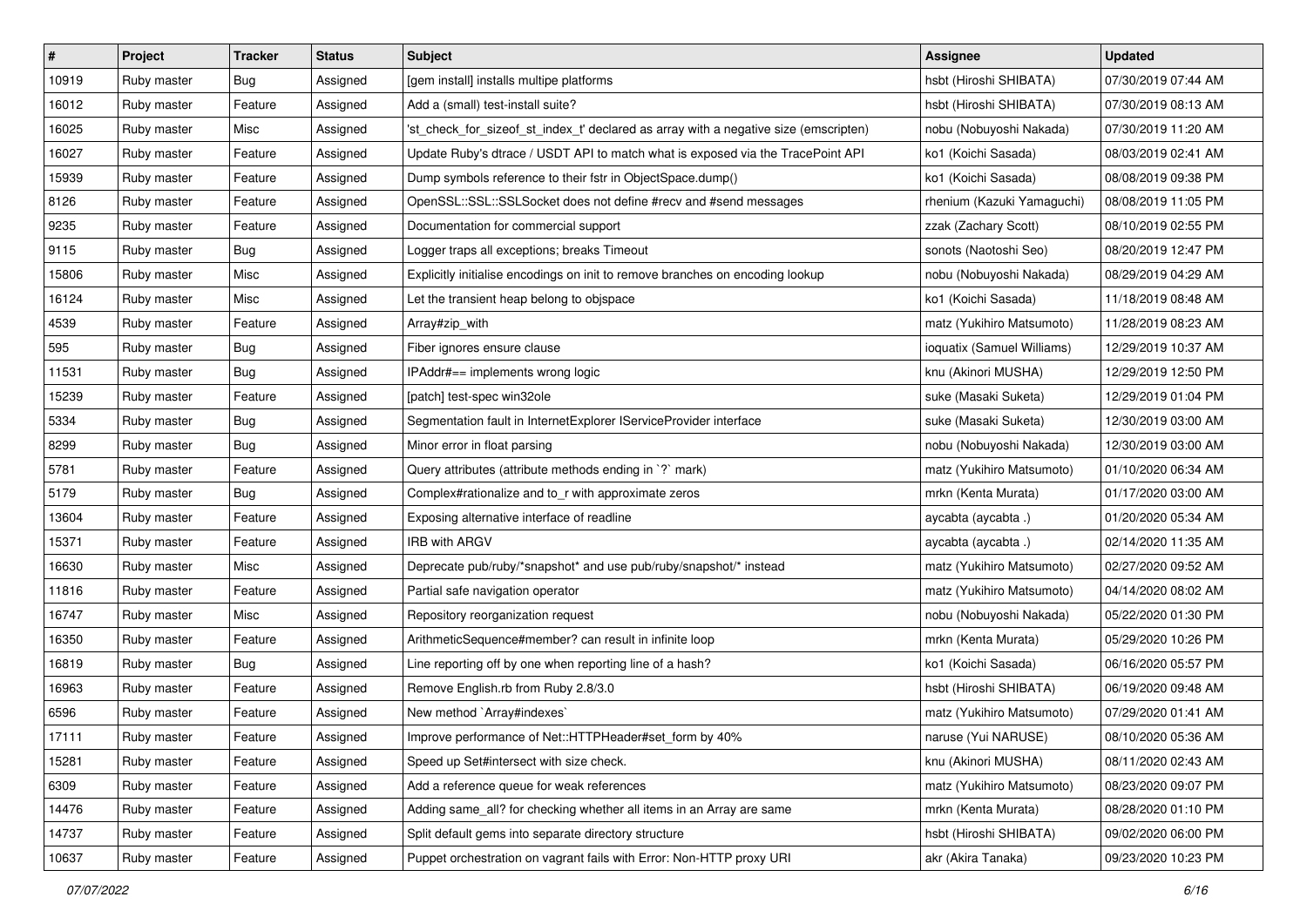| $\vert$ # | Project     | <b>Tracker</b> | <b>Status</b> | Subject                                                                                                                   | Assignee                          | <b>Updated</b>      |
|-----------|-------------|----------------|---------------|---------------------------------------------------------------------------------------------------------------------------|-----------------------------------|---------------------|
| 15628     | Ruby master | Feature        | Assigned      | init_inetsock_internal should fallback to IPv4 if IPv6 is unreachable                                                     | Glass_saga (Masaki<br>Matsushita) | 09/25/2020 05:42 AM |
| 17289     | Ruby master | Bug            | Assigned      | Time#strftime occurs Segmentation Fault on ruby-2.7.2p137                                                                 | shyouhei (Shyouhei Urabe)         | 11/05/2020 07:57 AM |
| 11322     | Ruby master | Feature        | Assigned      | OpenUri: RuntimeError: HTTP redirection loop                                                                              | akr (Akira Tanaka)                | 11/13/2020 03:52 AM |
| 14922     | Ruby master | Feature        | Assigned      | Resolv getaddresses ignores AAAA records for IPv6                                                                         | akr (Akira Tanaka)                | 11/13/2020 04:01 AM |
| 1644      | Ruby master | Feature        | Assigned      | recv on inherited socket wrapped in TCPSocket does not read data, on Windows                                              | cruby-windows                     | 12/10/2020 08:45 AM |
| 5456      | Ruby master | Feature        | Assigned      | kernel#syscall() should be removed.                                                                                       | matz (Yukihiro Matsumoto)         | 12/10/2020 08:46 AM |
| 7644      | Ruby master | Feature        | Assigned      | In refinements, change "using" keyword to a less generic word.                                                            | matz (Yukihiro Matsumoto)         | 12/10/2020 08:49 AM |
| 8164      | Ruby master | Feature        | Assigned      | Public/Private                                                                                                            | matz (Yukihiro Matsumoto)         | 12/10/2020 08:50 AM |
| 5825      | Ruby master | Feature        | Assigned      | Sweet instance var assignment in the object initializer                                                                   | matz (Yukihiro Matsumoto)         | 12/10/2020 08:53 AM |
| 6452      | Ruby master | Feature        | Assigned      | Allow extend to override class methods                                                                                    | matz (Yukihiro Matsumoto)         | 12/10/2020 08:53 AM |
| 6594      | Ruby master | Feature        | Assigned      | Integrated Functor                                                                                                        | matz (Yukihiro Matsumoto)         | 12/10/2020 08:53 AM |
| 6841      | Ruby master | Feature        | Assigned      | Shorthand for Assigning Return Value of Method to Self                                                                    | matz (Yukihiro Matsumoto)         | 12/10/2020 08:53 AM |
| 13847     | Ruby master | Feature        | Assigned      | Gem activated problem for default gems                                                                                    |                                   | 12/10/2020 08:53 AM |
| 16461     | Ruby master | Feature        | Assigned      | Proc#using                                                                                                                | matz (Yukihiro Matsumoto)         | 12/10/2020 09:10 AM |
| 16937     | Ruby master | Feature        | Assigned      | Add DNS over HTTP to Resolv                                                                                               | akr (Akira Tanaka)                | 12/10/2020 09:15 AM |
| 6810      | Ruby master | Feature        | Assigned      | `module A::B; end` is not equivalent to `module A; module B; end; end` with respect to<br>constant lookup (scope)         | matz (Yukihiro Matsumoto)         | 12/10/2020 09:22 AM |
| 17376     | Ruby master | Misc           | Assigned      | Reduce number of GitHub Actions                                                                                           | shyouhei (Shyouhei Urabe)         | 12/10/2020 11:50 AM |
| 8948      | Ruby master | Feature        | Assigned      | Frozen regex                                                                                                              | matz (Yukihiro Matsumoto)         | 12/20/2020 07:15 PM |
| 15499     | Ruby master | Bug            | Assigned      | Breaking behavior on ruby 2.6: rb_thread_call_without_gvl doesn't invoke unblock_function<br>when used on the main thread | ko1 (Koichi Sasada)               | 01/05/2021 02:24 AM |
| 17291     | Ruby master | Feature        | Assigned      | Optimize __send__ call                                                                                                    | matz (Yukihiro Matsumoto)         | 01/12/2021 05:47 AM |
| 17578     | Ruby master | Bug            | Assigned      | mkmf experimental C++ Support                                                                                             | nobu (Nobuyoshi Nakada)           | 01/27/2021 03:51 AM |
| 16694     | Ruby master | Bug            | Assigned      | JIT vs hardened GCC with PCH                                                                                              | k0kubun (Takashi Kokubun)         | 02/02/2021 07:38 AM |
| 7394      | Ruby master | Feature        | Assigned      | Enumerable#find ifnone parameter could be non-callable                                                                    | nobu (Nobuyoshi Nakada)           | 02/10/2021 09:32 AM |
| 17593     | Ruby master | Feature        | Assigned      | load iseg eval should override the ISeg path                                                                              | ko1 (Koichi Sasada)               | 02/16/2021 08:27 AM |
| 16842     | Ruby master | Bug            | Assigned      | inspect` prints the UTF-8 character U+0085 (NEXT LINE) verbatim even though it is not<br>printable                        | duerst (Martin Dürst)             | 02/26/2021 05:43 AM |
| 17638     | Ruby master | Feature        | Assigned      | Support backtracing with the libbacktrace library                                                                         | naruse (Yui NARUSE)               | 03/05/2021 03:40 PM |
| 13513     | Ruby master | <b>Bug</b>     | Assigned      | Resolv::DNS::Message.decode hangs after detecting truncation in UDP messages                                              | akr (Akira Tanaka)                | 03/08/2021 11:35 PM |
| 17678     | Ruby master | <b>Bug</b>     | Assigned      | Ractors do not restart after fork                                                                                         | ko1 (Koichi Sasada)               | 03/09/2021 12:42 AM |
| 17677     | Ruby master | Bug            | Assigned      | Ractor crashes fork when blocking                                                                                         | ko1 (Koichi Sasada)               | 03/09/2021 12:42 AM |
| 17676     | Ruby master | <b>Bug</b>     | Assigned      | Accessing ENV from Ractor raises IsolationError                                                                           | ko1 (Koichi Sasada)               | 03/09/2021 02:37 AM |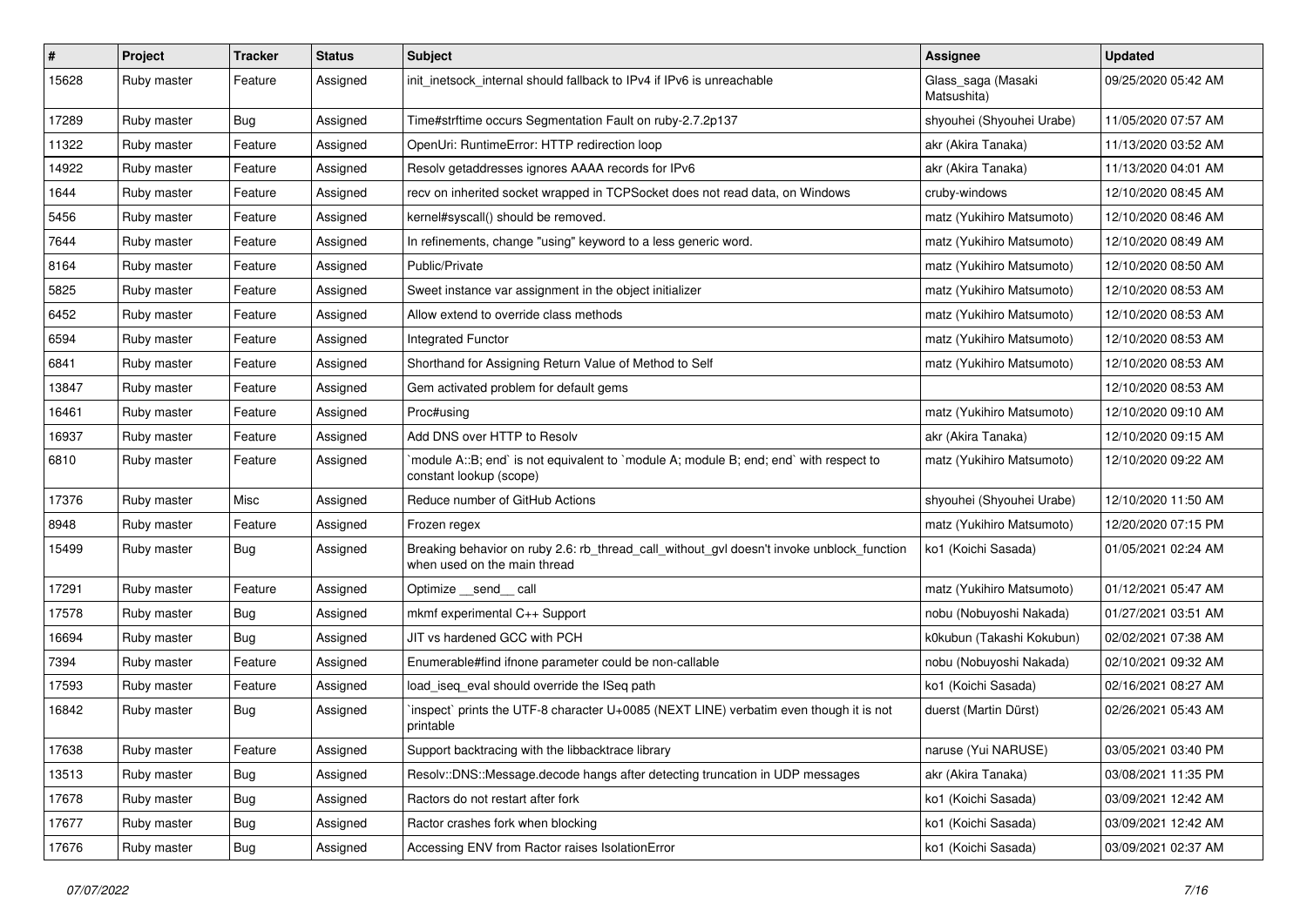| $\vert$ # | Project     | <b>Tracker</b> | <b>Status</b> | Subject                                                                                                                                                             | <b>Assignee</b>            | <b>Updated</b>      |
|-----------|-------------|----------------|---------------|---------------------------------------------------------------------------------------------------------------------------------------------------------------------|----------------------------|---------------------|
| 12543     | Ruby master | Feature        | Assigned      | explicit tail call syntax: foo() then return                                                                                                                        | matz (Yukihiro Matsumoto)  | 04/18/2021 03:02 PM |
| 9010      | Ruby master | Bug            | Assigned      | /configure --prefix= cannot handle directories with spaces                                                                                                          | nobu (Nobuyoshi Nakada)    | 04/26/2021 10:38 PM |
| 8460      | Ruby master | Feature        | Assigned      | PATCH: optparse: add keep_unknown option                                                                                                                            | nobu (Nobuyoshi Nakada)    | 05/27/2021 10:07 PM |
| 13298     | Ruby master | Bug            | Assigned      | mingw SEGV TestEnumerable#test_callcc                                                                                                                               | nobu (Nobuyoshi Nakada)    | 06/04/2021 03:41 AM |
| 16951     | Ruby master | Bug            | Assigned      | Consistently referer dependencies                                                                                                                                   | hsbt (Hiroshi SHIBATA)     | 06/17/2021 06:15 AM |
| 17662     | Ruby master | Misc           | Assigned      | The heredoc pattern used in tests does not syntax highlight correctly in many editors                                                                               | nobu (Nobuyoshi Nakada)    | 06/30/2021 12:54 PM |
| 16805     | Ruby master | Misc           | Assigned      | Coroutine's license is unclear                                                                                                                                      | ReiOdaira (Rei Odaira)     | 07/01/2021 10:09 PM |
| 13129     | Ruby master | Feature        | Assigned      | Refinements cannot refine method missing and respond to missing?                                                                                                    | matz (Yukihiro Matsumoto)  | 07/03/2021 10:45 PM |
| 17664     | Ruby master | Bug            | Assigned      | Behavior of sockets changed in Ruby 3.0 to non-blocking                                                                                                             | ioquatix (Samuel Williams) | 07/12/2021 10:28 AM |
| 14901     | Ruby master | Feature        | Assigned      | [PATCH] do not block SIGCHLD in normal Ruby Threads                                                                                                                 | normalperson (Eric Wong)   | 07/19/2021 05:23 AM |
| 16836     | Ruby master | Bug            | Assigned      | configure-time LDFLAGS leak into ruby pkg-config file                                                                                                               | nobu (Nobuyoshi Nakada)    | 08/14/2021 09:10 AM |
| 13864     | Ruby master | Bug            | Assigned      | Rinda multicast test failures due to missing default route                                                                                                          | seki (Masatoshi Seki)      | 08/17/2021 07:16 AM |
| 17297     | Ruby master | Feature        | Assigned      | Feature: Introduce Pathname.mktmpdir                                                                                                                                | akr (Akira Tanaka)         | 08/30/2021 06:51 AM |
| 17296     | Ruby master | Feature        | Assigned      | Feature: Pathname#chmod use FileUtils.chmod instead of File                                                                                                         | akr (Akira Tanaka)         | 08/30/2021 06:51 AM |
| 17294     | Ruby master | Feature        | Assigned      | Feature: Allow method chaining with Pathname#mkpath Pathname#rmtree                                                                                                 | akr (Akira Tanaka)         | 08/30/2021 06:52 AM |
| 18142     | Ruby master | Bug            | Assigned      | Segmentation fault with Ruby 3.0.2                                                                                                                                  | k0kubun (Takashi Kokubun)  | 09/02/2021 07:43 AM |
| 17355     | Ruby master | Feature        | Assigned      | Using same set of names in or-patterns (pattern matching with $Foo(x)   Bar(x)$ )                                                                                   | ktsj (Kazuki Tsujimoto)    | 09/13/2021 09:11 AM |
| 17720     | Ruby master | Misc           | Assigned      | Cirrus CI to check non-x86_64 architecture cases by own machines                                                                                                    | jaruga (Jun Aruga)         | 09/26/2021 10:24 AM |
| 17295     | Ruby master | Feature        | Assigned      | Feature: Create a directory and file with Pathname#touch                                                                                                            | akr (Akira Tanaka)         | 09/28/2021 01:20 AM |
| 12436     | Ruby master | Bug            | Assigned      | newline argument of File.open seems not respected on Windows                                                                                                        | nobu (Nobuyoshi Nakada)    | 10/25/2021 09:07 AM |
| 16497     | Ruby master | <b>Bug</b>     | Assigned      | StringIO#internal_encoding is broken (more severely in 2.7)                                                                                                         | nobu (Nobuyoshi Nakada)    | 10/26/2021 04:31 PM |
| 12911     | Ruby master | Misc           | Assigned      | Translate docs                                                                                                                                                      |                            | 11/24/2021 04:52 AM |
| 17478     | Ruby master | <b>Bug</b>     | Assigned      | Ruby3.0 is slower than Ruby2.7.2 when parsing a large CSV file                                                                                                      | kou (Kouhei Sutou)         | 11/24/2021 05:12 AM |
| 16776     | Ruby master | <b>Bug</b>     | Assigned      | Regression in coverage library                                                                                                                                      | ko1 (Koichi Sasada)        | 11/24/2021 07:26 AM |
| 18337     | Ruby master | Bug            | Assigned      | Ruby allows zero-width characters in identifiers                                                                                                                    | duerst (Martin Dürst)      | 11/24/2021 09:13 AM |
| 13671     | Ruby master | Bug            | Assigned      | Regexp with lookbehind and case-insensitivity raises RegexpError only on strings with<br>certain characters                                                         | duerst (Martin Dürst)      | 11/30/2021 04:42 AM |
| 17516     | Ruby master | Bug            | Assigned      | forking in a ractor causes Ruby to crash                                                                                                                            | ko1 (Koichi Sasada)        | 11/30/2021 05:26 AM |
| 18034     | Ruby master | <b>Bug</b>     | Assigned      | Segmentation fault fiddle with `--enable-bundled-libffi` and macOS                                                                                                  | kou (Kouhei Sutou)         | 11/30/2021 07:39 AM |
| 18355     | Ruby master | <b>Bug</b>     | Assigned      | require("pathname") within rack application chnages behaviors of Pathname methods, such<br>as absolute?(), when there are two versions of 'pathname' gem installed. | hsbt (Hiroshi SHIBATA)     | 11/30/2021 08:01 AM |
| 14090     | Ruby master | Bug            | Assigned      | TestGc#test interrupt in finalizer` fails very rarely                                                                                                               | ko1 (Koichi Sasada)        | 12/02/2021 07:24 PM |
| 17998     | Ruby master | <b>Bug</b>     | Assigned      | ractor: process hanging (with ractors initialized, but not being used)                                                                                              | ko1 (Koichi Sasada)        | 12/02/2021 08:17 PM |
| 18024     | Ruby master | <b>Bug</b>     | Assigned      | Ractor crashes when connections are closed in multiple Ractors                                                                                                      | ko1 (Koichi Sasada)        | 12/14/2021 04:41 PM |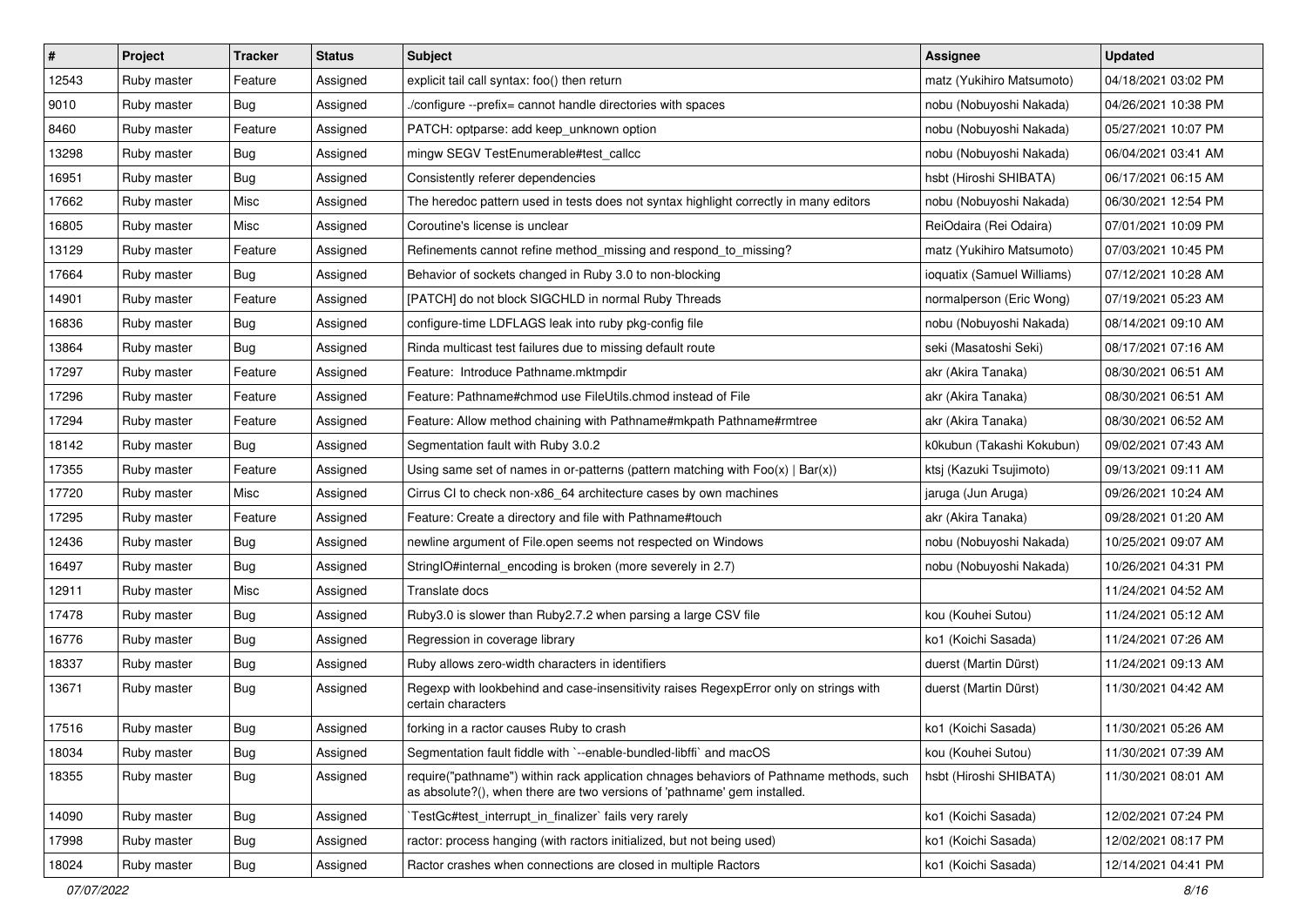| $\vert$ # | Project     | <b>Tracker</b> | <b>Status</b> | <b>Subject</b>                                                                                  | Assignee                  | <b>Updated</b>      |
|-----------|-------------|----------------|---------------|-------------------------------------------------------------------------------------------------|---------------------------|---------------------|
| 18381     | Ruby master | Bug            | Assigned      | Default vs Bundled gems                                                                         | hsbt (Hiroshi SHIBATA)    | 12/15/2021 11:09 AM |
| 17826     | Ruby master | Bug            | Assigned      | Ractor#take hangs if used in multiple Threads                                                   | ko1 (Koichi Sasada)       | 12/15/2021 01:30 PM |
| 17339     | Ruby master | Feature        | Assigned      | Semantic grouping with BigDecimal#to_s                                                          | mrkn (Kenta Murata)       | 12/20/2021 12:39 PM |
| 6308      | Ruby master | Feature        | Assigned      | Eliminate delegation from WeakRef                                                               | matz (Yukihiro Matsumoto) | 12/23/2021 11:40 PM |
| 8263      | Ruby master | Feature        | Assigned      | Support discovering yield state of individual Fibers                                            | ko1 (Koichi Sasada)       | 12/23/2021 11:40 PM |
| 8271      | Ruby master | Feature        | Assigned      | Proposal for moving to a more visible, formal process for feature requests                      | matz (Yukihiro Matsumoto) | 12/23/2021 11:40 PM |
| 9023      | Ruby master | Feature        | Assigned      | Array#tail                                                                                      | matz (Yukihiro Matsumoto) | 12/23/2021 11:40 PM |
| 12020     | Ruby master | Feature        | Assigned      | Documenting Ruby memory model                                                                   | ko1 (Koichi Sasada)       | 12/23/2021 11:40 PM |
| 18450     | Ruby master | Feature        | Assigned      | Force break in prettyprint                                                                      | akr (Akira Tanaka)        | 12/29/2021 02:02 PM |
| 18459     | Ruby master | Feature        | Assigned      | IRB autocomplete dropdown colour options                                                        | aycabta (aycabta.)        | 01/05/2022 02:15 AM |
| 18408     | Ruby master | Feature        | Assigned      | Allow pattern match to set instance variables                                                   | ktsj (Kazuki Tsujimoto)   | 01/26/2022 07:07 PM |
| 16512     | Ruby master | Misc           | Assigned      | Improving `www.ruby-lang.org` reference by merging with `rubyreferences.github.io`              | zverok (Victor Shepelev)  | 02/01/2022 12:28 PM |
| 18572     | Ruby master | Bug            | Assigned      | Performance regression when invoking refined methods                                            | ko1 (Koichi Sasada)       | 02/10/2022 12:48 AM |
| 18169     | Ruby master | <b>Bug</b>     | Assigned      | Local copies of gemified libraries are being released out of sync with their gems               | hsbt (Hiroshi SHIBATA)    | 02/25/2022 05:40 PM |
| 17196     | Ruby master | <b>Bug</b>     | Assigned      | Segmentation Fault with Socket#close in Ractors                                                 | ko1 (Koichi Sasada)       | 03/20/2022 01:52 PM |
| 18371     | Ruby master | Misc           | Assigned      | Release branches (release information in general)                                               | naruse (Yui NARUSE)       | 03/23/2022 10:32 PM |
| 18571     | Ruby master | Feature        | Assigned      | Removed the bundled sources from release package after Ruby 3.2                                 | hsbt (Hiroshi SHIBATA)    | 03/28/2022 06:23 AM |
| 18727     | Ruby master | Bug            | Assigned      | Make failed on x86_64-cygwin (LoadError)                                                        | peterzhu2118 (Peter Zhu)  | 04/16/2022 05:15 AM |
| 18677     | Ruby master | Bug            | Assigned      | BigDecimal#power (**) returns FloatDomainError when passing an infinite parameter               | mrkn (Kenta Murata)       | 04/20/2022 02:04 AM |
| 18133     | Ruby master | Bug            | Assigned      | LTO: TestGCCompact#test_ast_compacts segfaults on i686                                          |                           | 04/23/2022 04:19 PM |
| 17363     | Ruby master | Feature        | Assigned      | Timeouts                                                                                        | ko1 (Koichi Sasada)       | 05/14/2022 09:06 AM |
| 12442     | Ruby master | Bug            | Assigned      | TestArgf#test_textmode fails on cygwin                                                          | cruby-cygwin              | 05/19/2022 08:20 AM |
| 12444     | Ruby master | Bug            | Assigned      | Segmentation fault when running TestException#test_machine_stackoverflow on cygwin              | cruby-cygwin              | 05/19/2022 08:20 AM |
| 12445     | Ruby master | Bug            | Assigned      | Testing TestlO#test_open_fifo_does_not_block_other_threads results in deadlock on cygwin        | cruby-cygwin              | 05/19/2022 08:20 AM |
| 12506     | Ruby master | Bug            | Assigned      | On cygwin, Feature #5994 does not work                                                          | cruby-cygwin              | 05/19/2022 08:20 AM |
| 13999     | Ruby master | Bug            | Assigned      | Cygwin 000 ripper_state_lex.rb 0000000                                                          | cruby-cygwin              | 05/19/2022 08:20 AM |
| 17882     | Ruby master | Bug            | Assigned      | bootstraptest/test_ractor.rb:224 segfaults on Cygwin                                            | cruby-cygwin              | 05/19/2022 08:20 AM |
| 18790     | Ruby master | <b>Bug</b>     | Assigned      | cannot load such file -- digest (LoadError)                                                     | hsbt (Hiroshi SHIBATA)    | 06/06/2022 12:41 AM |
| 18464     | Ruby master | Bug            | Assigned      | RUBY_INTERNAL_EVENT_NEWOBJ tracepoint causes an interpreter crash when<br>combined with Ractors | ko1 (Koichi Sasada)       | 06/08/2022 08:25 AM |
| 14607     | Ruby master | <b>Bug</b>     | Assigned      | Fix use of the rb_profile_frames start parameter                                                | ko1 (Koichi Sasada)       | 06/09/2022 06:12 AM |
| 8445      | Ruby master | Bug            | Assigned      | IO.open and IO#set enconding does not support :fallback option                                  | akr (Akira Tanaka)        | 06/14/2022 06:02 AM |
| 18808     | Ruby master | <b>Bug</b>     | Assigned      | Cannot compile ruby 3.1.2 on powerpc64le-linux without disabling the jit features               | k0kubun (Takashi Kokubun) | 06/20/2022 10:40 AM |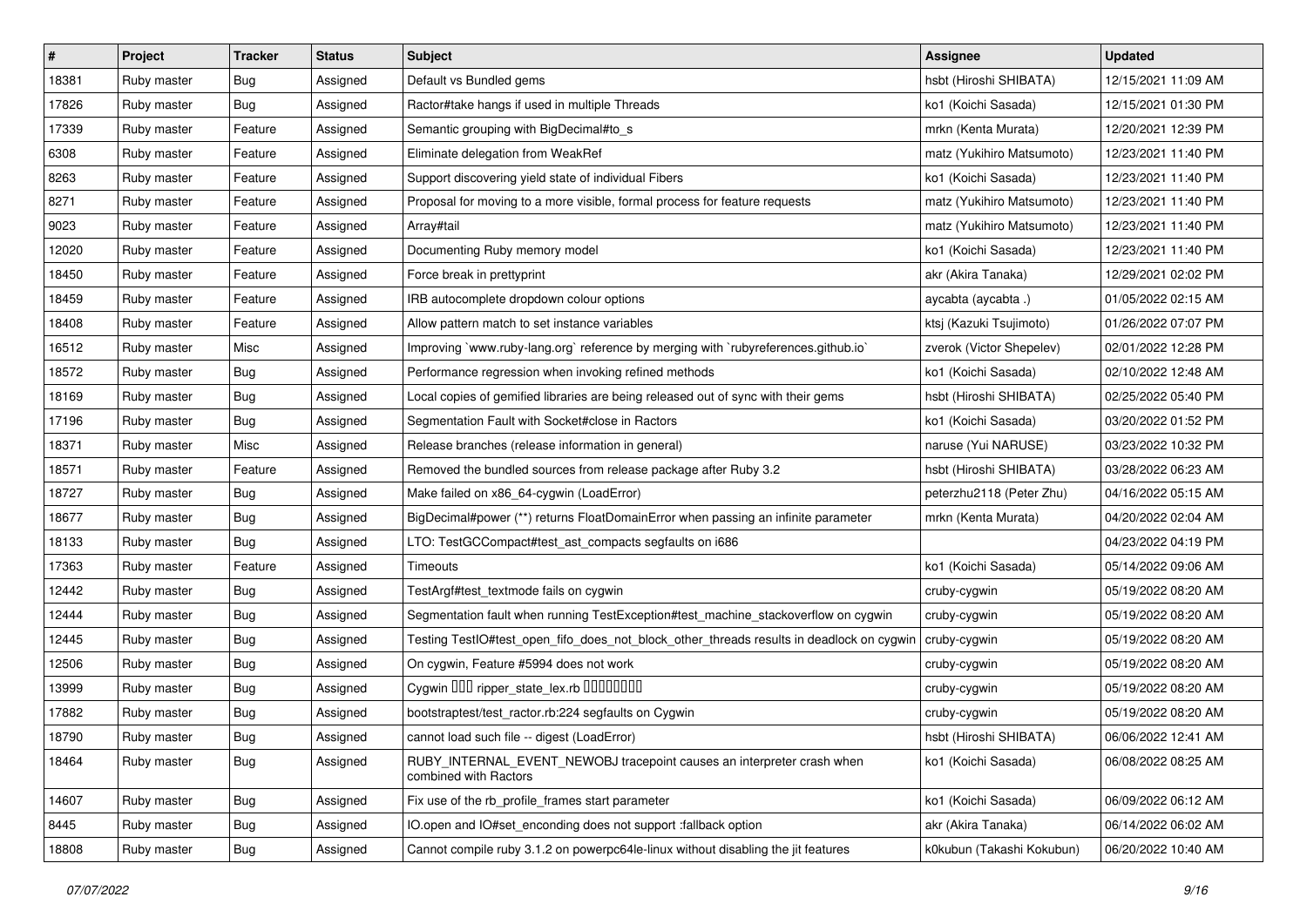| $\vert$ # | Project     | <b>Tracker</b> | <b>Status</b> | <b>Subject</b>                                                                               | Assignee                            | <b>Updated</b>      |
|-----------|-------------|----------------|---------------|----------------------------------------------------------------------------------------------|-------------------------------------|---------------------|
| 17679     | Ruby master | Bug            | Assigned      | Ractor incoming channel can consume unlimited resources                                      | ko1 (Koichi Sasada)                 | 06/30/2022 10:49 AM |
| 18773     | Ruby master | Feature        | Assigned      | deconstruct to receive a range                                                               | ktsj (Kazuki Tsujimoto)             | 07/04/2022 05:38 PM |
| 7981      | Ruby master | Feature        | Open          | ruby does not respect --                                                                     |                                     | 02/28/2013 02:49 PM |
| 8184      | Ruby master | Feature        | Open          | Avoid the creation of meaningless ranges (nil, false, true)                                  |                                     | 03/29/2013 11:16 PM |
| 8232      | Ruby master | Feature        | Open          | Rudiments of abstract algebra in Ruby                                                        | matz (Yukihiro Matsumoto)           | 04/09/2013 01:47 AM |
| 8223      | Ruby master | Feature        | Open          | Make Matrix more omnivorous.                                                                 | marcandre (Marc-Andre<br>Lafortune) | 04/09/2013 03:42 AM |
| 8321      | Ruby master | Feature        | Open          | Ripper: I would like coordinates for keywords                                                |                                     | 05/10/2013 07:01 PM |
| 8404      | Ruby master | Feature        | Open          | virtual, hooked or read only global variabels for ruby only code too                         |                                     | 05/14/2013 09:19 PM |
| 8452      | Ruby master | Feature        | Open          | Kernel#otherwise to rewrite code like (obj    default_obj).do_smth                           |                                     | 05/26/2013 08:41 PM |
| 8449      | Ruby master | Feature        | Open          | Array#ary_plus always returns an array                                                       | nobu (Nobuyoshi Nakada)             | 06/02/2013 04:23 PM |
| 8478      | Ruby master | Feature        | Open          | The hash returned by Enumerable#group_by should have an empty array for its default<br>value | matz (Yukihiro Matsumoto)           | 06/04/2013 03:56 PM |
| 8494      | Ruby master | Feature        | Open          | Safe method for defensive copies. alternative to 'dup'                                       |                                     | 06/05/2013 04:26 PM |
| 8506      | Ruby master | Feature        | Open          | Object#iter_for / Object#to_iter                                                             |                                     | 06/10/2013 05:21 PM |
| 8598      | Ruby master | Feature        | Open          | Expose information whether a timezone offset has been explicitly set on DateTime object      |                                     | 07/03/2013 08:27 PM |
| 8614      | Ruby master | Feature        | Open          | Object#singleton_class with a block                                                          |                                     | 07/12/2013 10:14 AM |
| 8688      | Ruby master | Feature        | Open          | #sprintf should accept strings as keys                                                       |                                     | 07/26/2013 02:33 AM |
| 8714      | Ruby master | Feature        | Open          | Non-interpolated regular expression literal                                                  |                                     | 08/02/2013 08:00 PM |
| 8663      | Ruby master | Feature        | Open          | Officialy alias ArgumentError to ArgError                                                    | matz (Yukihiro Matsumoto)           | 08/09/2013 07:42 PM |
| 8786      | Ruby master | Feature        | Open          | Process.clock_gettime(:realtime)                                                             |                                     | 08/15/2013 10:33 PM |
| 8827      | Ruby master | Feature        | Open          | A method that flips the receiver and the first argument                                      |                                     | 08/29/2013 05:59 AM |
| 8862      | Ruby master | Feature        | Open          | getoptlong to accept user-provided commandline                                               |                                     | 09/04/2013 09:53 PM |
| 8967      | Ruby master | Feature        | Open          | add uninclude and unextend method                                                            |                                     | 09/30/2013 02:18 PM |
| 9070      | Ruby master | Feature        | Open          | Introduce `---` as synonym of `end` keyword                                                  | matz (Yukihiro Matsumoto)           | 11/02/2013 03:23 AM |
| 9095      | Ruby master | Feature        | Open          | Allow `Symbol#to_proc` to take arguments                                                     |                                     | 11/10/2013 04:25 AM |
| 9111      | Ruby master | Feature        | Open          | Encoding-free String comparison                                                              |                                     | 11/21/2013 04:35 PM |
| 9174      | Ruby master | Feature        | Open          | value receiving block for Hash#has_key?                                                      |                                     | 11/29/2013 06:33 AM |
| 9260      | Ruby master | Feature        | Open          | make FileUtils.rm rf raise on errors                                                         |                                     | 12/19/2013 12:27 AM |
| 9445      | Ruby master | Feature        | Open          | Support emitting 1.9 Symbol keyword Hash syntax when pretty printing Hashes                  |                                     | 01/24/2014 06:01 AM |
| 9516      | Ruby master | Misc           | Open          | Consolidate all deprecation messages to one or more helper methods                           |                                     | 02/13/2014 05:11 PM |
| 9522      | Ruby master | Feature        | Open          | Float("NaN"), Float("Infinity")                                                              |                                     | 02/16/2014 05:36 AM |
| 9553      | Ruby master | Feature        | Open          | Make argument validation routine of a method an object                                       |                                     | 02/22/2014 07:58 AM |
| 9556      | Ruby master | Feature        | Open          | Add HTTP#get block functionality to HTTP.get                                                 |                                     | 02/23/2014 05:53 AM |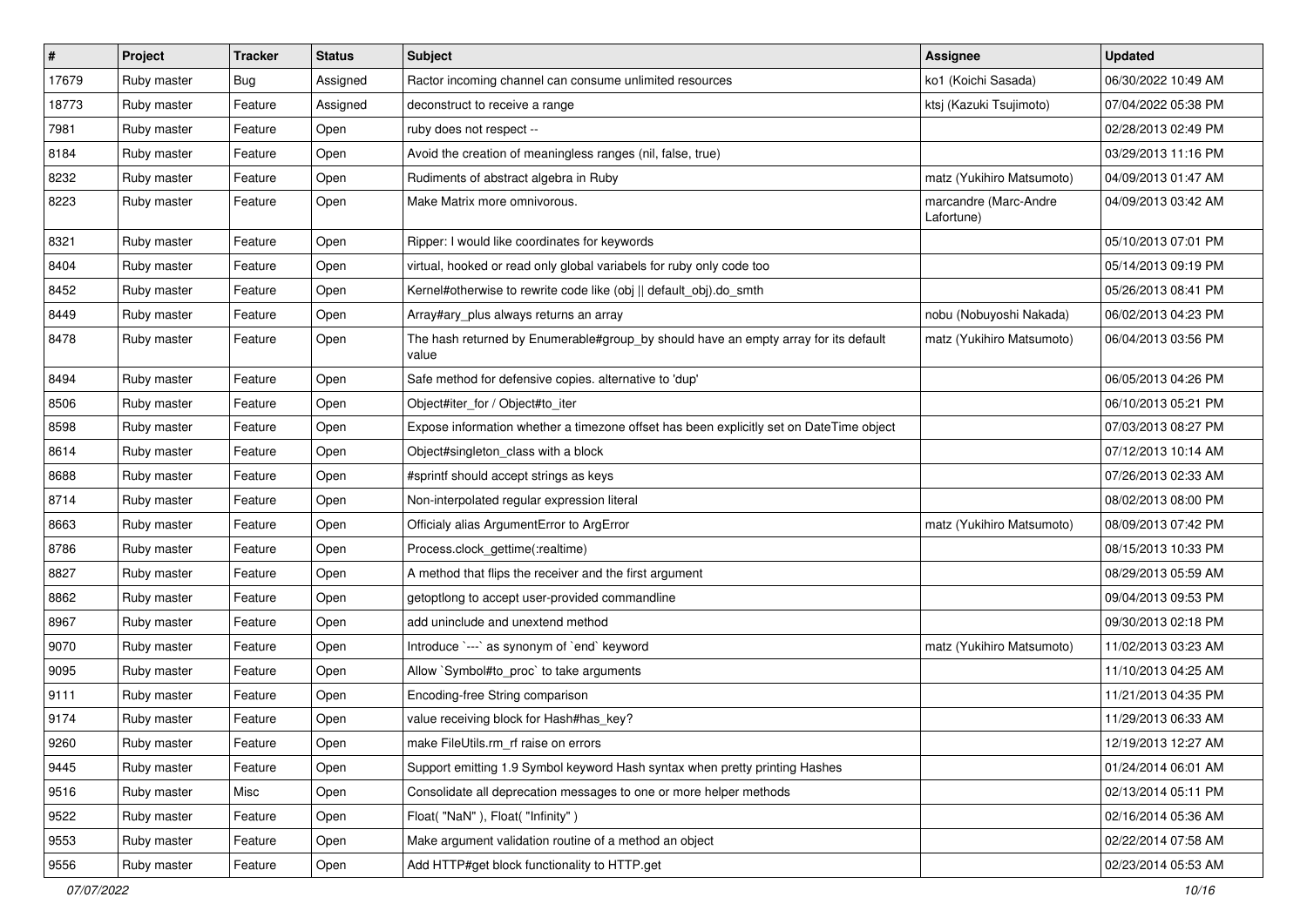| $\sharp$ | Project     | <b>Tracker</b> | <b>Status</b> | Subject                                                                                         | Assignee                  | <b>Updated</b>      |
|----------|-------------|----------------|---------------|-------------------------------------------------------------------------------------------------|---------------------------|---------------------|
| 9527     | Ruby master | Feature        | Open          | make Net::HTTP.get_print not only to \$stdout but to an IO as a parameter                       |                           | 02/23/2014 06:04 AM |
| 9585     | Ruby master | Feature        | Open          | Add Object#in? to make ruby easier to read                                                      |                           | 03/15/2014 04:49 PM |
| 9667     | Ruby master | Feature        | Open          | Optimization of FILE_and _dir                                                                   |                           | 03/25/2014 04:48 AM |
| 9724     | Ruby master | Misc           | Open          | Warnings in Ruby: allow per-file directives to i.e. suppress warnings                           |                           | 04/10/2014 06:21 PM |
| 9557     | Ruby master | Feature        | Open          | Enumerator#next and Enumerator#peek with argument                                               |                           | 04/11/2014 07:00 PM |
| 9784     | Ruby master | Feature        | Open          | Alias URI#merge to URI#join                                                                     |                           | 04/29/2014 05:42 AM |
| 9807     | Ruby master | Feature        | Open          | String.new with block                                                                           |                           | 05/07/2014 05:54 AM |
| 9832     | Ruby master | Misc           | Open          | better concurrency in threads                                                                   |                           | 05/12/2014 12:33 PM |
| 9853     | Ruby master | Feature        | Open          | Please consider quoted generation of hash like in %h( foo bar bee blaa)                         |                           | 05/19/2014 04:43 PM |
| 9871     | Ruby master | Feature        | Open          | load a ruby library which doesn't have extension                                                |                           | 05/28/2014 10:07 AM |
| 9887     | Ruby master | Feature        | Open          | Add uninclude please                                                                            |                           | 05/31/2014 01:33 PM |
| 9909     | Ruby master | Feature        | Open          | why shouldn't constant lookup check the nesting of module's name                                |                           | 06/07/2014 02:18 AM |
| 9929     | Ruby master | Feature        | Open          | add with_default method to Hash                                                                 |                           | 06/11/2014 12:08 AM |
| 9953     | Ruby master | Feature        | Open          | set_trace_func values which could be frozen or symbols                                          |                           | 06/19/2014 10:44 PM |
| 10000    | Ruby master | Feature        | Open          | format width and precision with symbol hash                                                     |                           | 07/01/2014 01:25 AM |
| 10051    | Ruby master | Feature        | Open          | nbsp isn't remove with trim                                                                     |                           | 07/17/2014 08:02 AM |
| 10176    | Ruby master | Feature        | Open          | Document how to perform net/http calls in parallel                                              |                           | 08/27/2014 10:46 PM |
| 10215    | Ruby master | Feature        | Open          | prohibit subclassing for classes without allocator in Ruby                                      |                           | 09/08/2014 07:29 AM |
| 10177    | Ruby master | Feature        | Open          | Hash#has_key? and Hash#has_value? should be deprecated                                          |                           | 09/19/2014 06:01 PM |
| 8366     | Ruby master | Feature        | Open          | Exception.message take time to execute depending on the instance variables                      |                           | 09/22/2014 06:41 AM |
| 10305    | Ruby master | Feature        | Open          | Method for resolving all autoload statements / Add warning on autoload when used with<br>chroot |                           | 09/29/2014 02:05 PM |
| 10308    | Ruby master | Feature        | Open          | Pipes in Ruby                                                                                   |                           | 09/30/2014 11:21 PM |
| 10331    | Ruby master | Feature        | Open          | String#to_r to recognize negative denominators                                                  |                           | 10/06/2014 02:44 PM |
| 10332    | Ruby master | Feature        | Open          | Rational literal for mixed fractions                                                            |                           | 10/06/2014 02:55 PM |
| 10343    | Ruby master | Feature        | Open          | Postfix notations for 'when' and 'else' inside 'case' statement                                 |                           | 10/08/2014 05:25 PM |
| 10366    | Ruby master | Feature        | Open          | New inspection form for rational                                                                |                           | 10/11/2014 12:50 AM |
| 10327    | Ruby master | Feature        | Open          | Bool/False/True module for '==='                                                                |                           | 10/15/2014 02:42 PM |
| 10404    | Ruby master | Feature        | Open          | Allow individual finalizers to be removed with ObjectSpace.undefine finalizer                   | matz (Yukihiro Matsumoto) | 10/20/2014 08:14 AM |
| 10424    | Ruby master | Misc           | Open          | Error message when sorting NaN                                                                  |                           | 10/25/2014 02:13 PM |
| 10425    | Ruby master | Feature        | Open          | A predicate method to tell if a number is near another                                          |                           | 10/26/2014 01:47 AM |
| 10391    | Ruby master | Feature        | Open          | Provide %eISO-8859-1'string \xAA literal' string literals with explicit encoding                |                           | 10/28/2014 10:27 AM |
| 10455    | Ruby master | Feature        | Open          | [PATCH 0/n] Combine interface for creating new matrix                                           |                           | 10/29/2014 10:17 PM |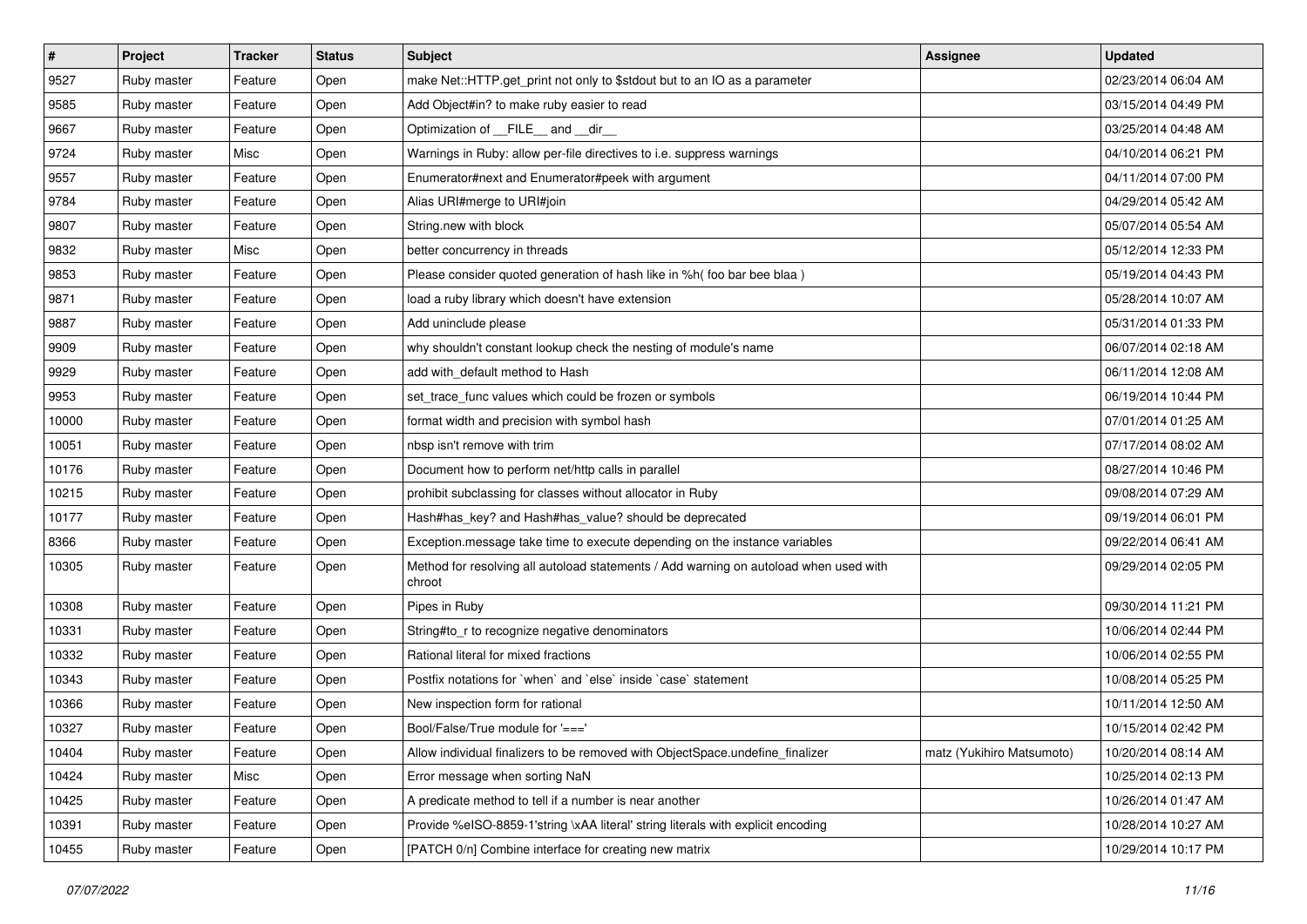| #     | Project     | <b>Tracker</b> | <b>Status</b> | <b>Subject</b>                                                                   | Assignee                  | <b>Updated</b>      |
|-------|-------------|----------------|---------------|----------------------------------------------------------------------------------|---------------------------|---------------------|
| 10474 | Ruby master | Feature        | Open          | [PATCH 1/1] Refactoring math.c (Combined some macros into one macro)             |                           | 11/10/2014 10:29 PM |
| 10175 | Ruby master | Feature        | Open          | There's no reason to prefer Proc.new over Kernel#proc anymore                    |                           | 11/10/2014 11:07 PM |
| 10386 | Ruby master | Feature        | Open          | [PATCH 3/3] There is little possibility of using m_sqrt at complex.c             |                           | 11/10/2014 11:10 PM |
| 10505 | Ruby master | Feature        | Open          | [PATCH 2/n] DDDDDDDD./Object#eql? with block. (ja/en)                            |                           | 11/13/2014 05:52 PM |
| 10426 | Ruby master | Feature        | Open          | A predicate to express congruence                                                |                           | 11/14/2014 02:11 AM |
| 10513 | Ruby master | Misc           | Open          | instance_eval yields the receiver, but is documented to yield no arguments       | zzak (Zachary Scott)      | 11/14/2014 10:29 PM |
| 10552 | Ruby master | Feature        | Open          | [PATCH] Add Enumerable#frequencies and Enumerable#relative_frequencies           |                           | 11/30/2014 11:56 AM |
| 8566  | Ruby master | Feature        | Open          | [PATCH] Allow to configure additional preludes                                   |                           | 12/10/2014 01:13 PM |
| 10589 | Ruby master | Feature        | Open          | [TracePoint API] Make THREAD_{BEGIN, END} events return some context information |                           | 12/11/2014 04:27 PM |
| 10574 | Ruby master | Feature        | Open          | Add String#Ichomp and String.Ichomp!                                             | matz (Yukihiro Matsumoto) | 12/15/2014 04:34 PM |
| 10645 | Ruby master | Feature        | Open          | Consider adding support of .first to MatchData object like MatchData[0]          |                           | 12/25/2014 06:50 AM |
| 10628 | Ruby master | Misc           | Open          | Peformance of URI module                                                         | naruse (Yui NARUSE)       | 12/26/2014 04:08 PM |
| 10683 | Ruby master | Feature        | Open          | fix inconsistent behavior of Kernel. Hash()                                      |                           | 01/02/2015 06:00 AM |
| 10663 | Ruby master | Feature        | Open          | Consider adding support for String input to File. methods                        |                           | 01/05/2015 12:47 AM |
| 10701 | Ruby master | Feature        | Open          | Class: Array 2 New methods                                                       |                           | 01/08/2015 07:21 AM |
| 10729 | Ruby master | Feature        | Open          | Array method to subtract in place                                                |                           | 01/11/2015 02:29 PM |
| 10728 | Ruby master | Feature        | Open          | Warning for Fixnum#size to use RbConfig::SIZEOF['long']                          |                           | 01/11/2015 04:23 PM |
| 10770 | Ruby master | Feature        | Open          | chr and ord behavior for ill-formed byte sequences and surrogate code points     |                           | 01/22/2015 10:19 AM |
| 10255 | Ruby master | Feature        | Open          | Math.log: check domain of base argument                                          |                           | 01/27/2015 02:32 AM |
| 10726 | Ruby master | Feature        | Open          | [PATCH 4/4] * New methods: Set#power                                             |                           | 01/28/2015 07:48 AM |
| 8564  | Ruby master | Feature        | Open          | Extend Module#attr methods                                                       |                           | 02/05/2015 07:39 PM |
| 10851 | Ruby master | Feature        | Open          | Introduce Regexp#fetch                                                           |                           | 02/13/2015 11:15 AM |
| 10879 | Ruby master | Feature        | Open          | UnboundMethod#to_proc                                                            |                           | 02/21/2015 07:56 PM |
| 10869 | Ruby master | Feature        | Open          | Add support for option to pre-compile Ruby files                                 |                           | 02/23/2015 11:08 AM |
| 10882 | Ruby master | Feature        | Open          | Provide Levenshtein distance implementation as part of stdlib                    |                           | 02/26/2015 03:56 PM |
| 10927 | Ruby master | Feature        | Open          | [PATCH] Add default empty string to string replacements                          |                           | 03/04/2015 10:49 AM |
| 10863 | Ruby master | Feature        | Open          | allow protected class methods to be callable from instance methods               |                           | 04/01/2015 06:11 PM |
| 10152 | Ruby master | Feature        | Open          | String#strip doesn't remove non-breaking space                                   |                           | 04/12/2015 07:36 PM |
| 11122 | Ruby master | Feature        | Open          | exception-free non-blocking Queue/SizedQueue operations                          | matz (Yukihiro Matsumoto) | 05/06/2015 08:53 PM |
| 9725  | Ruby master | Feature        | Open          | Do not inspect NameError target object unless verbose                            |                           | 05/08/2015 02:18 AM |
| 11142 | Ruby master | <b>Bug</b>     | Open          | Command line argument parser on windows handles double quotes inconsistently.    | usa (Usaku NAKAMURA)      | 05/12/2015 04:09 PM |
| 11148 | Ruby master | Feature        | Open          | Add a way to require files, but not raise an exception when the file isn't found |                           | 05/13/2015 05:57 PM |
| 10009 | Ruby master | Bug            | Open          | IO operation is 10x slower in multi-thread environment                           | ko1 (Koichi Sasada)       | 05/21/2015 07:19 AM |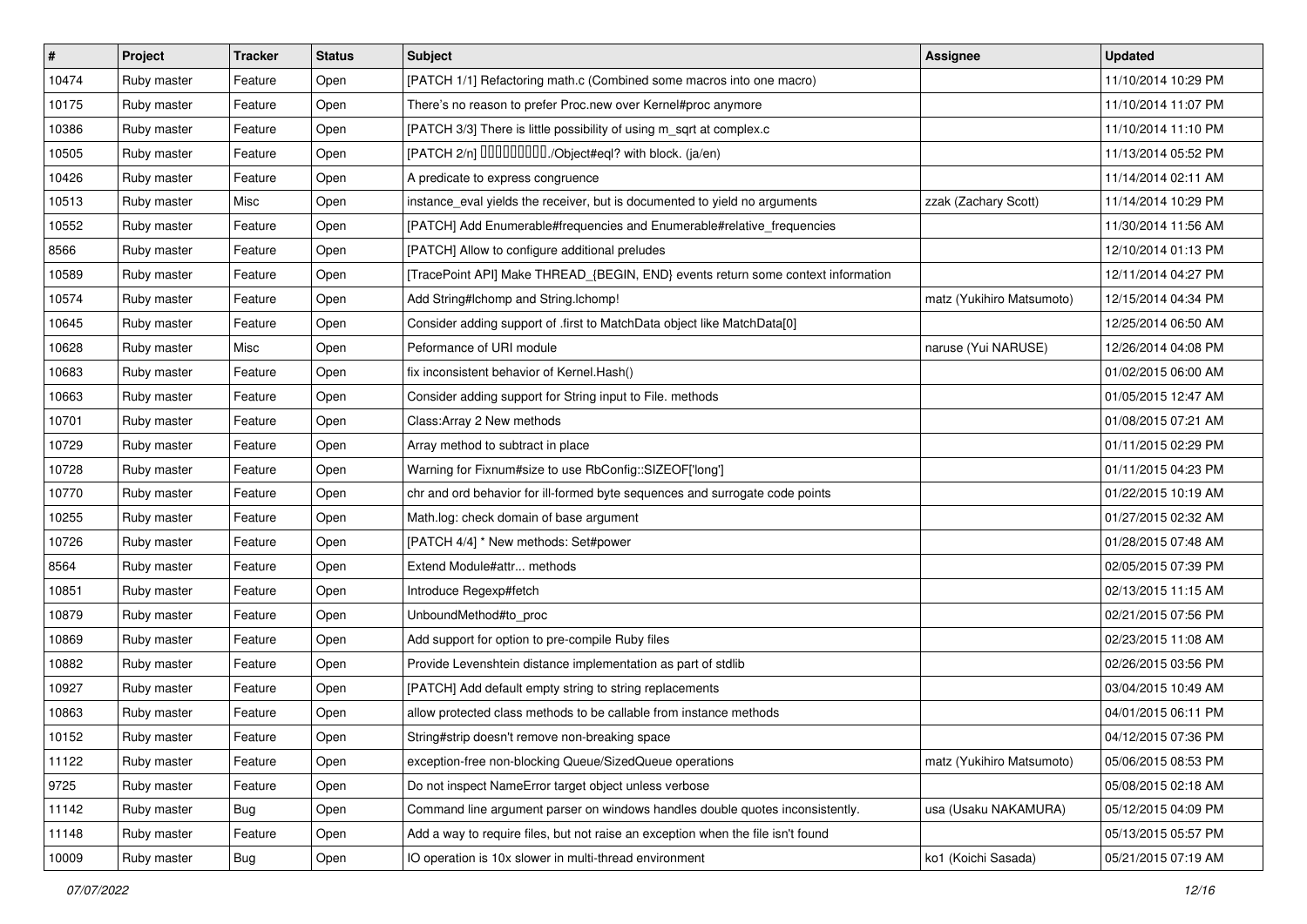| $\vert$ # | Project     | <b>Tracker</b> | <b>Status</b> | <b>Subject</b>                                                                                                                             | <b>Assignee</b>           | <b>Updated</b>      |
|-----------|-------------|----------------|---------------|--------------------------------------------------------------------------------------------------------------------------------------------|---------------------------|---------------------|
| 11177     | Ruby master | Bug            | Open          | <b>DATALEOFILILILILILI</b>                                                                                                                 |                           | 05/25/2015 03:49 AM |
| 11183     | Ruby master | Bug            | Open          |                                                                                                                                            |                           | 05/26/2015 08:32 AM |
| 10932     | Ruby master | Feature        | Open          | Enabling allocation tracing as early as possible                                                                                           | ko1 (Koichi Sasada)       | 06/13/2015 07:54 AM |
| 11292     | Ruby master | Feature        | Open          | objspace: Dump type of special consts                                                                                                      | tmm1 (Aman Karmani)       | 06/22/2015 04:22 AM |
| 11299     | Ruby master | Feature        | Open          | [PATCH] use Array instead of custom struct for generic ivars                                                                               | normalperson (Eric Wong)  | 06/24/2015 12:38 AM |
| 11305     | Ruby master | Feature        | Open          | [ipaddr] include the IP address in question within the InvalidAddressError exception<br>message                                            |                           | 06/25/2015 04:25 AM |
| 11307     | Ruby master | Feature        | Open          | exception-free non-blocking Queue#pop                                                                                                      | matz (Yukihiro Matsumoto) | 06/25/2015 11:06 PM |
| 11315     | Ruby master | Feature        | Open          | [PATCH] Add Array#^ for parity with other set-like operations.                                                                             |                           | 06/29/2015 05:05 AM |
| 10585     | Ruby master | Feature        | Open          | struct: speedup struct.attr = $v$ for first 10 attributes and struct[:attr] for big structs                                                |                           | 06/30/2015 08:18 PM |
| 11312     | Ruby master | Feature        | Open          | Add Resolv::DNS::Resource::IN::SPF                                                                                                         | akr (Akira Tanaka)        | 07/01/2015 03:26 AM |
| 11309     | Ruby master | Feature        | Open          | Iterator over string matches                                                                                                               |                           | 07/01/2015 08:35 AM |
| 11323     | Ruby master | Feature        | Open          | Documentation update on how uniq works / guarantee of order                                                                                |                           | 07/02/2015 03:34 AM |
| 9918      | Ruby master | Feature        | Open          | Exception#cause should be shown in output and #inspect                                                                                     |                           | 07/13/2015 02:32 PM |
| 11347     | Ruby master | Feature        | Open          | Errors with cause not reported properly to console                                                                                         |                           | 07/15/2015 04:39 PM |
| 11355     | Ruby master | Misc           | Open          | Exceptions inheriting from Timeout:: Error should behave the same way                                                                      |                           | 07/15/2015 04:59 PM |
| 10949     | Ruby master | Feature        | Open          | Time is WB unprotected                                                                                                                     |                           | 07/23/2015 05:55 PM |
| 11429     | Ruby master | Feature        | Open          | Local variable assignment via regex ===                                                                                                    |                           | 08/10/2015 11:26 PM |
| 11438     | Ruby master | Bug            | Open          | native thread init stack() get machine.stack start unequal to thread's stack start address,<br>x86 win32                                   | cruby-windows             | 08/13/2015 07:31 AM |
| 11390     | Ruby master | Feature        | Open          | Allow symbols starting with numbers                                                                                                        | matz (Yukihiro Matsumoto) | 08/14/2015 05:23 AM |
| 11446     | Ruby master | Feature        | Open          | Possible work around for the requirement to supplying arguments like this: .map(&:method,<br><arguments>)</arguments>                      |                           | 08/14/2015 04:40 PM |
| 11475     | Ruby master | Feature        | Open          | <b>AST</b> transforms                                                                                                                      |                           | 08/21/2015 11:14 AM |
| 8437      | Ruby master | Feature        | Open          | custom operators, unicode                                                                                                                  |                           | 08/30/2015 03:05 AM |
| 11507     | Ruby master | Feature        | Open          | Net::HTTP should use TCP_CORK or TCP_NOPUSH to avoid fragmenting packets                                                                   |                           | 09/04/2015 09:47 AM |
| 10179     | Ruby master | Feature        | Open          | Net::HTTP::Get.new("https://google.com").basic_auth(user_name, password) should throw<br>exception stating the need to set use_ssl to true |                           | 09/13/2015 03:25 AM |
| 9613      | Ruby master | Feature        | Open          | Warn about unsafe ossl ciphers                                                                                                             |                           | 09/13/2015 03:27 AM |
| 10519     | Ruby master | Feature        | Open          | <b>TLS Renegotiation</b>                                                                                                                   |                           | 09/13/2015 03:29 AM |
| 11518     | Ruby master | Feature        | Open          | Queue enhancement - promote! and promote_all!                                                                                              | matz (Yukihiro Matsumoto) | 09/17/2015 08:40 PM |
| 11517     | Ruby master | Feature        | Open          | Queue enhancement - conditional pop                                                                                                        | matz (Yukihiro Matsumoto) | 09/17/2015 09:02 PM |
| 11514     | Ruby master | Bug            | Open          | AIX6.1 - Ruby 2.2.3 - Segmentation fault in :byteslice                                                                                     |                           | 09/18/2015 07:39 AM |
| 11570     | Ruby master | Misc           | Open          | Clarify autoload chaining behavior                                                                                                         |                           | 10/06/2015 04:52 PM |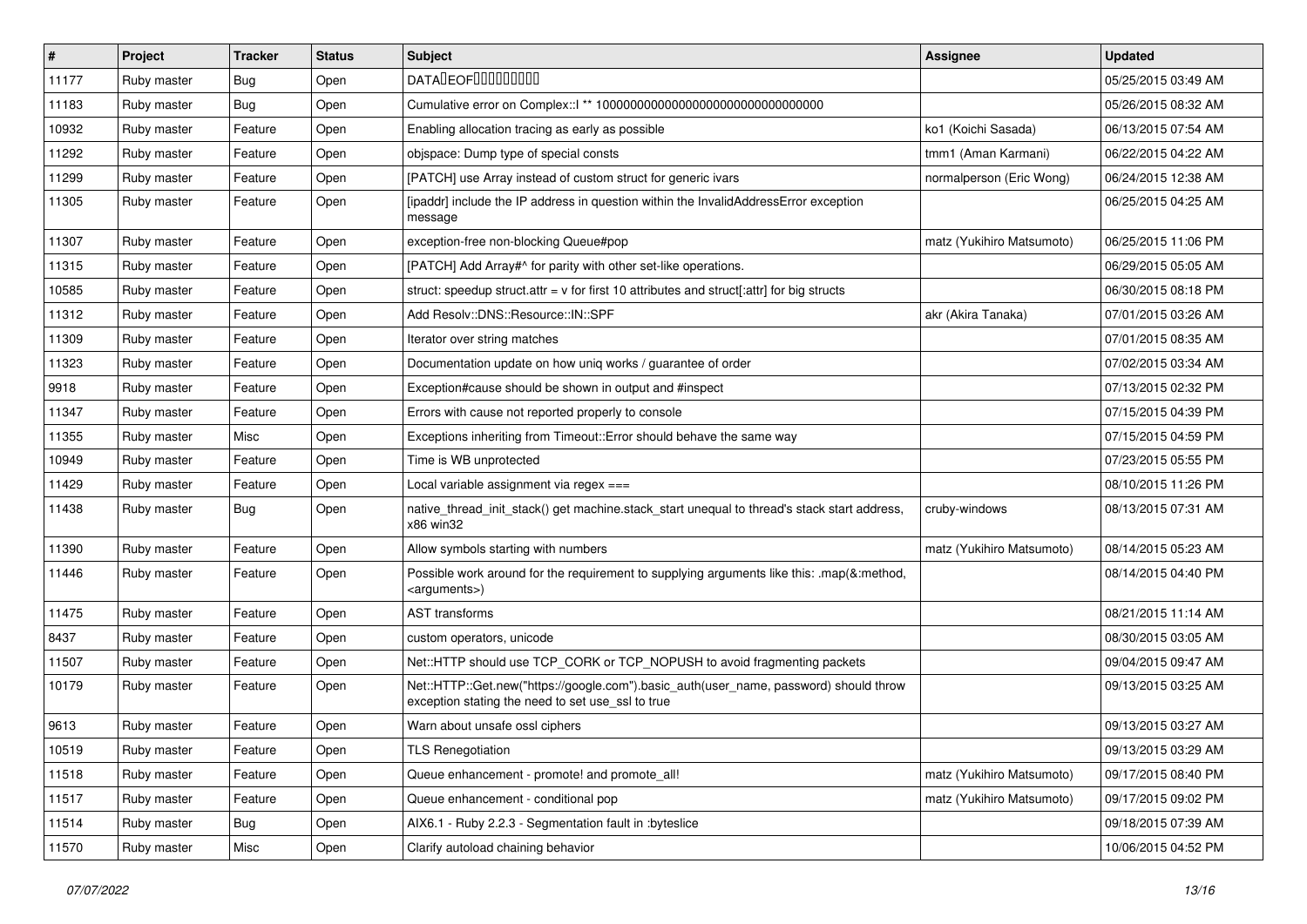| $\vert$ # | Project     | <b>Tracker</b> | <b>Status</b> | Subject                                                                                                                            | Assignee                  | <b>Updated</b>      |
|-----------|-------------|----------------|---------------|------------------------------------------------------------------------------------------------------------------------------------|---------------------------|---------------------|
| 10541     | Ruby master | Misc           | Open          | Remove shorthand string interpolation syntax                                                                                       | matz (Yukihiro Matsumoto) | 10/08/2015 05:44 PM |
| 11577     | Ruby master | Feature        | Open          | Add encodeURIComponent compatible API for URI                                                                                      |                           | 10/09/2015 01:40 PM |
| 11583     | Ruby master | Feature        | Open          | Add File#unlink                                                                                                                    |                           | 10/12/2015 05:40 AM |
| 11582     | Ruby master | Bug            | Open          | On Solaris, Rational#** returns -Infinity for Rational(0) when passed a negative Float                                             |                           | 10/13/2015 03:12 AM |
| 11597     | Ruby master | Feature        | Open          | Add Linux-specific setfsuid(2)/setfsgid(2)                                                                                         |                           | 10/15/2015 10:08 PM |
| 11415     | Ruby master | Feature        | Open          | autoload with a Proc                                                                                                               |                           | 10/21/2015 08:38 PM |
| 11295     | Ruby master | Misc           | Open          | Request for comments about error messages                                                                                          |                           | 10/22/2015 09:12 AM |
| 10181     | Ruby master | Feature        | Open          | New method File.openat()                                                                                                           |                           | 10/22/2015 12:12 PM |
| 11629     | Ruby master | Feature        | Open          | Implement Enhanced Mail System Status Codes (rfc1893)                                                                              |                           | 10/28/2015 10:38 AM |
| 11634     | Ruby master | Feature        | Open          | [PATCH] variable.c (rb_global_tbl): convert to id_table                                                                            |                           | 10/29/2015 08:11 PM |
| 11670     | Ruby master | Feature        | Open          | Show warning to make nested def obsolete                                                                                           | nobu (Nobuyoshi Nakada)   | 11/09/2015 07:40 AM |
| 10983     | Ruby master | Misc           | Open          | Why blocks make Ruby methods 439% slower?                                                                                          |                           | 11/10/2015 06:21 AM |
| 11694     | Ruby master | Feature        | Open          | Numeric#nonpositive?, nonnegative?                                                                                                 |                           | 11/16/2015 12:56 AM |
| 11700     | Ruby master | Feature        | Open          | positive flags for reverse lookup to socket                                                                                        |                           | 11/17/2015 02:48 AM |
| 11710     | Ruby master | Feature        | Open          | [PATCH] Replace Set#merge with Set#merge! and make Set#merge non-mutating.                                                         | knu (Akinori MUSHA)       | 11/18/2015 07:28 PM |
| 11723     | Ruby master | Feature        | Open          | CGI library should give access to raw request body                                                                                 |                           | 11/20/2015 07:06 PM |
| 11630     | Ruby master | Feature        | Open          | possibility to serialize Proc or Lambda                                                                                            |                           | 11/23/2015 01:34 PM |
| 11599     | Ruby master | Feature        | Open          | Dump entries of hash in ObjectSpace                                                                                                | tmm1 (Aman Karmani)       | 11/24/2015 05:52 PM |
| 11588     | Ruby master | Feature        | Open          | Implement structured warnings                                                                                                      |                           | 12/06/2015 08:48 PM |
| 11786     | Ruby master | Feature        | Open          | [PATCH] micro-optimize case dispatch even harder                                                                                   |                           | 12/09/2015 09:58 AM |
| 11781     | Ruby master | Feature        | Open          | Would it be possible to alias .prepend() towards .unshift() for class Array by default?                                            |                           | 12/09/2015 12:46 PM |
| 11796     | Ruby master | Feature        | Open          | [PATCH] Refactor reduce call get_stat()                                                                                            |                           | 12/09/2015 02:33 PM |
| 11690     | Ruby master | Feature        | Open          | Update Hash during multiple assignment                                                                                             |                           | 12/10/2015 12:26 PM |
| 8544      | Ruby master | Feature        | Open          | OpenURI should open 'file://' URIs                                                                                                 |                           | 12/12/2015 04:30 PM |
| 11817     | Ruby master | Feature        | Open          | map.parallel                                                                                                                       |                           | 12/15/2015 04:28 AM |
| 10251     | Ruby master | Feature        | Open          | URI: Support wildcards (globbing) in no proxy                                                                                      |                           | 12/16/2015 05:22 AM |
| 10168     | Ruby master | Feature        | Open          | Native Object#inspect method should single quote strings that don't need to be double<br>quoted                                    |                           | 01/01/2016 08:27 PM |
| 11939     | Ruby master | Feature        | Open          | Syntax sugar to apply a method replace a variable                                                                                  |                           | 01/04/2016 09:49 AM |
| 11987     | Ruby master | Feature        | Open          | daemons can't show the backtrace of rb_bug                                                                                         |                           | 01/13/2016 10:58 AM |
| 11550     | Ruby master | Feature        | Open          | Current behaviour of super() is dangerous in the presence of more than one included<br>modules.                                    |                           | 01/20/2016 08:44 AM |
| 10312     | Ruby master | Misc           | Open          | Give people more control over how the ruby parser sees code and lexical code elements<br>(valid/invalid - toggle options) + macros |                           | 01/20/2016 05:14 PM |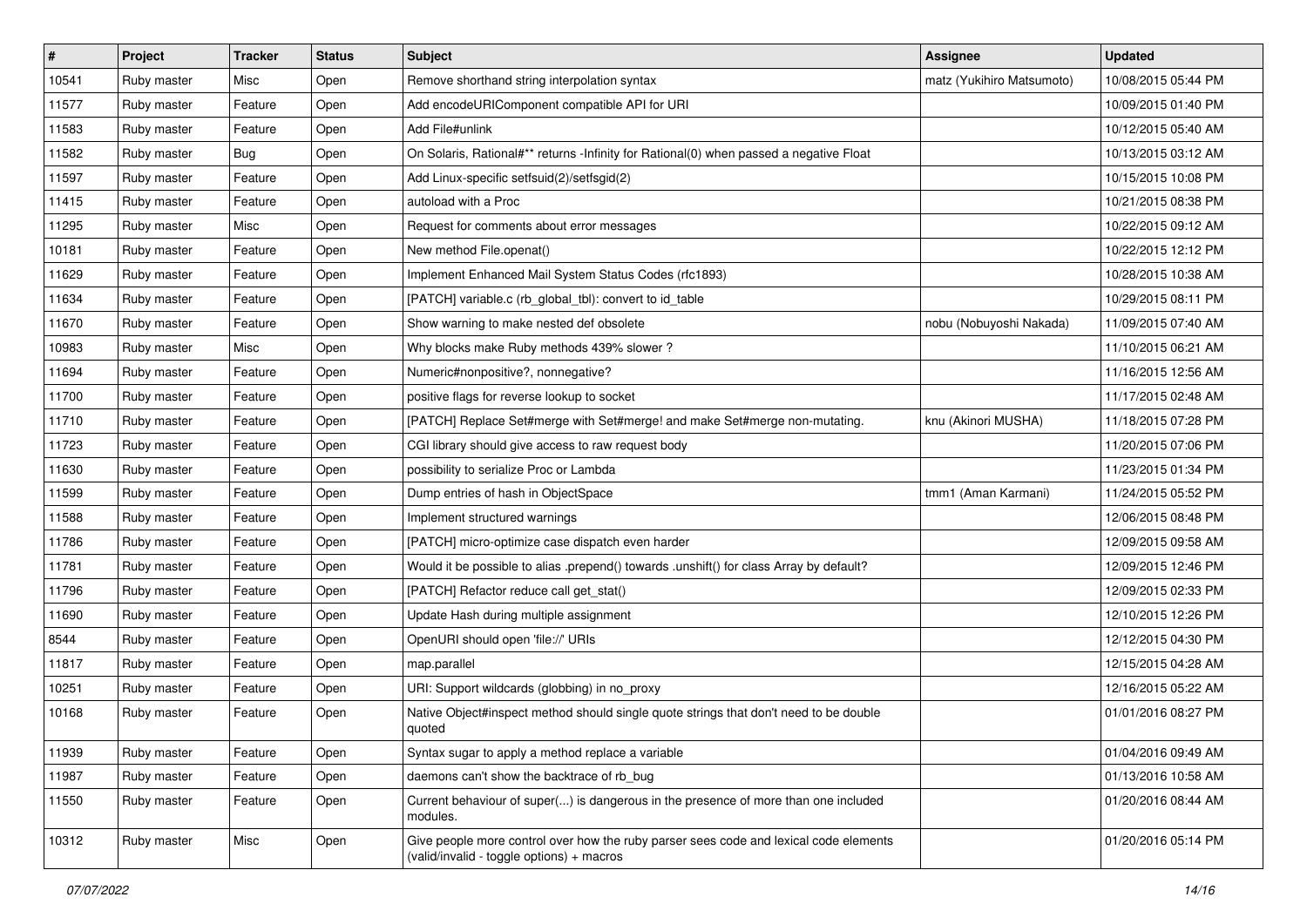| $\sharp$ | Project     | <b>Tracker</b> | <b>Status</b> | Subject                                                                                         | Assignee                  | <b>Updated</b>      |
|----------|-------------|----------------|---------------|-------------------------------------------------------------------------------------------------|---------------------------|---------------------|
| 12006    | Ruby master | Feature        | Open          | return IO object from IO#print, IO#puts, IO#close_read, IO#close_write,                         |                           | 01/21/2016 12:42 PM |
| 11100    | Ruby master | Feature        | Open          | Permit multiple captures with String[Regexp, ]                                                  |                           | 01/24/2016 08:42 AM |
| 12017    | Ruby master | Feature        | Open          | [PATCH] dedupe string keys from Marshal.load                                                    |                           | 01/25/2016 09:02 AM |
| 11181    | Ruby master | Feature        | Open          | Add a line directive to Ruby                                                                    | matz (Yukihiro Matsumoto) | 01/26/2016 02:04 AM |
| 12023    | Ruby master | Feature        | Open          | Allow ivars to be used as method arguments                                                      |                           | 01/27/2016 09:58 AM |
| 10658    | Ruby master | Feature        | Open          | ThreadGroup local variables                                                                     |                           | 01/28/2016 07:20 AM |
| 11917    | Ruby master | Feature        | Open          | Add Range#length as an alias for size                                                           |                           | 01/30/2016 07:01 AM |
| 12059    | Ruby master | Feature        | Open          | `Array#single?`, `Hash#single?`                                                                 |                           | 02/10/2016 04:02 AM |
| 12041    | Ruby master | Feature        | Open          | Change the initializer of NameError to take a receiver as the third argument                    |                           | 02/12/2016 05:37 AM |
| 12064    | Ruby master | Feature        | Open          | Make creation of enc/unicode/casefold.h automatic again                                         | nobu (Nobuyoshi Nakada)   | 02/12/2016 06:13 AM |
| 10793    | Ruby master | Feature        | Open          | Infrastructure/Release-Management: Sign releases                                                |                           | 02/12/2016 09:20 PM |
| 12034    | Ruby master | Feature        | Open          | RegExp does not respect file encoding directive                                                 |                           | 02/13/2016 06:41 PM |
| 12083    | Ruby master | Feature        | Open          | \$_ and \$~ by Binding#local_variable_{get,set}                                                 |                           | 02/18/2016 04:35 AM |
| 11361    | Ruby master | Feature        | Open          | proposal for easy method to nil-guard for generated variable name.                              |                           | 02/21/2016 12:01 PM |
| 12114    | Ruby master | Feature        | Open          | $$VERBOSE = true is being ignored$                                                              |                           | 02/26/2016 02:00 PM |
| 12113    | Ruby master | Feature        | Open          | Global method inside Delegator causes NameError                                                 |                           | 03/01/2016 01:58 AM |
| 12110    | Ruby master | Feature        | Open          | Create a method to avoid vacuous truth?                                                         |                           | 03/12/2016 08:01 AM |
| 12165    | Ruby master | Feature        | Open          | Hash#first, Hash#last                                                                           |                           | 03/12/2016 10:55 AM |
| 12141    | Ruby master | Feature        | Open          | send and __send_                                                                                |                           | 03/14/2016 01:32 AM |
| 12129    | Ruby master | Feature        | Open          | syntactic sugar for dynamic method dispatch<br>'object_expression:method_name_expression(1, 2)' |                           | 03/14/2016 01:35 AM |
| 12134    | Ruby master | Feature        | Open          | Comparison between 'true' and 'false'                                                           |                           | 03/15/2016 12:41 PM |
| 12173    | Ruby master | Feature        | Open          | Time#till_now`                                                                                  |                           | 03/16/2016 10:19 AM |
| 12094    | Ruby master | Feature        | Open          | parameterized property assignment: $o.prop(arg) = 1$                                            |                           | 03/17/2016 07:05 AM |
| 12116    | Ruby master | Feature        | Open          | Fixnum#divmod`, `Bignum#divmod` with multiple arguments                                         |                           | 03/21/2016 02:00 PM |
| 12214    | Ruby master | Feature        | Open          | Inconsistent behaviour and lack of warnings/errors when referencing duplicated _variables       |                           | 03/24/2016 04:58 PM |
| 12211    | Ruby master | Feature        | Open          | introduce Date#first of month and Date#last of month                                            |                           | 03/26/2016 12:58 AM |
| 12247    | Ruby master | Feature        | Open          | accept multiple arguments at Array#delete                                                       |                           | 04/04/2016 10:16 PM |
| 12262    | Ruby master | Feature        | Open          | Anti-loop                                                                                       |                           | 04/09/2016 05:30 AM |
| 12272    | Ruby master | Feature        | Open          | Accepting HTML entity name in string literal                                                    |                           | 04/13/2016 05:16 AM |
| 12277    | Ruby master | Misc           | Open          | Coding rule: colum number                                                                       |                           | 04/13/2016 06:32 PM |
| 12179    | Ruby master | <b>Bug</b>     | Open          | Build failure due to VPATH expansion                                                            |                           | 04/14/2016 01:55 AM |
| 12080    | Ruby master | Feature        | Open          | Enumerable#first, Array#last with block                                                         |                           | 04/20/2016 03:51 AM |